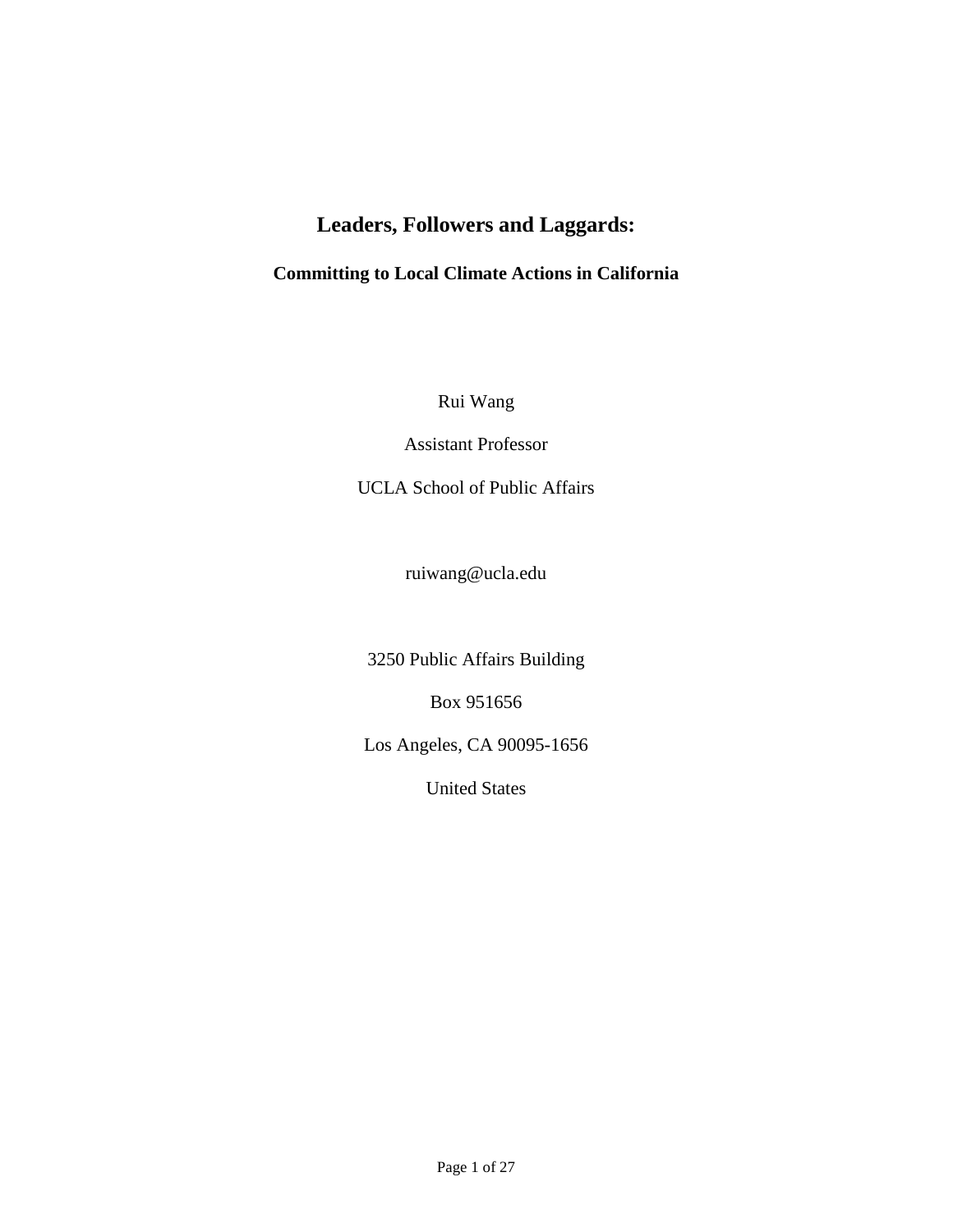**Abstract:** Very limited amount of research has been devoted to climate actions at the local level in comparison to those at federal and state levels. It is unclear why some cities acted as leaders in the fight against climate change, some acted as followers, while others remained laggards. This study critically examines the major hypotheses about voluntary local climate actions so that we can better understand factors affecting local political will to commit to climate actions. Understanding these factors will increase our ability to design policies and strategies that enable more local voluntary participation in climate actions. Applying a survival analysis to the participation of California cities in the U.S. Conference of Mayors' Climate Protection Agreement, this paper explains the temporal and spatial diffusion of local political will to take climate actions. The analysis examines whether the timing of cities' participation in the Mayors' Agreement is associated with a broad range of characteristics, such as: local demographics; government form and size; political preference and environmentalism; local air quality and congestion level; and behavior of neighboring jurisdictions. Results support the importance of income level, political preference and environmentalism of the local communities, as well as a city's administrative capacity and autonomy. Congestion relief seems to be an important cobenefit motivating cities to reduce greenhouse gas emissions. However, average education level does not seem to affect local political will to act on climate change, nor does per capita number of planning professionals. The importance of individual political leadership also does not seem to be supported by our analysis.

**Keywords:** Voluntary local climate actions; political commitment; U.S. Conference of Mayors' Climate Protection Agreement; California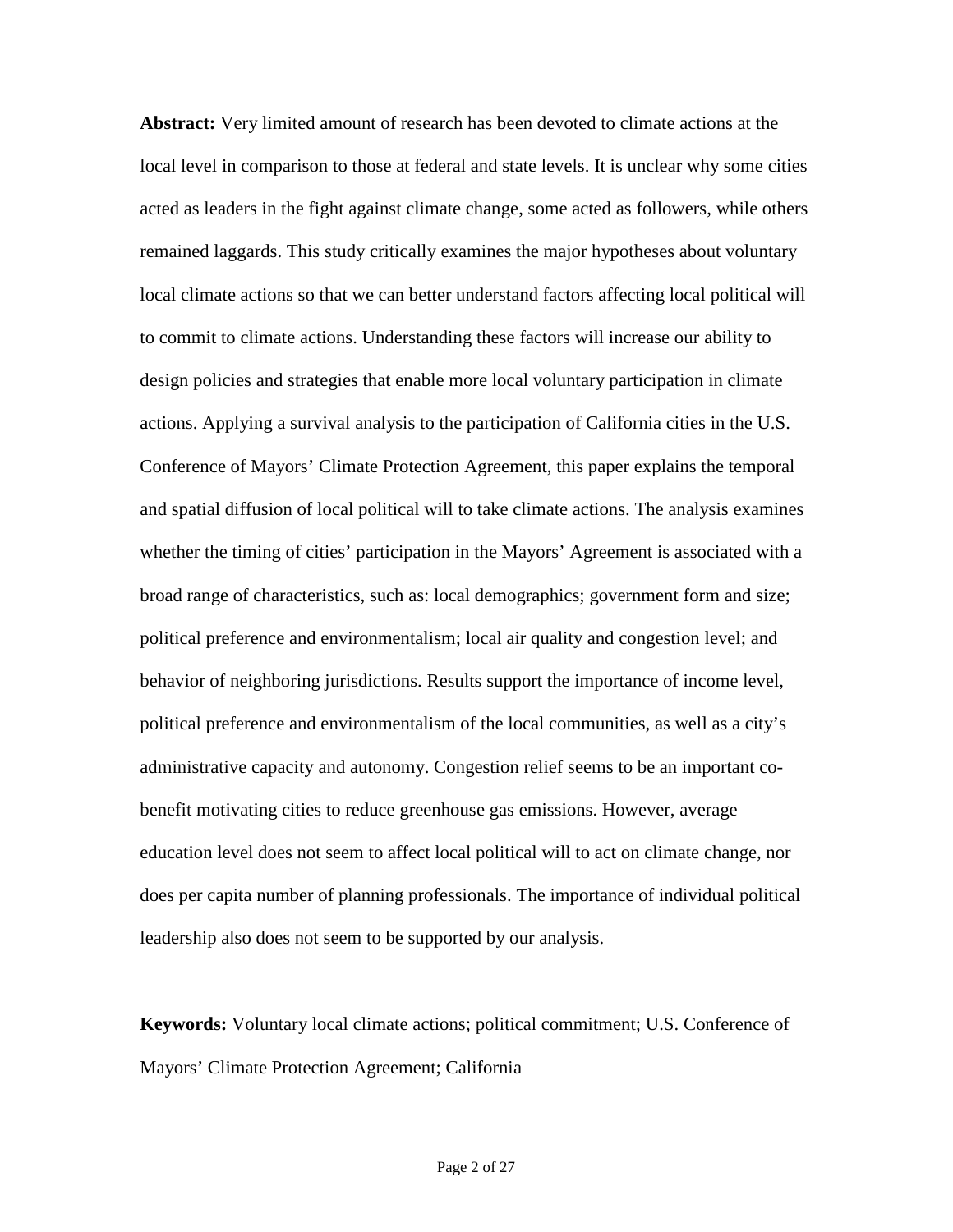The role of local government in greenhouse gas (GHG) emissions reduction has drawn an increased amount of attention for several reasons. First, the projected failure to achieve the Kyoto Protocol targets by the major industrialized nations participating in the treaty signals that focusing on national and industrial policies, e.g., carbon credit trading, may be insufficient to meet our goals in a timely fashion. In addition, the potential for carbon reduction and ancillary benefits of local climate actions have been recognized by more and more researchers and policy makers such as the California Environmental Protection Agency (Climate Action Team, 2006). The proven effectiveness of state and local voluntary measures strongly argues for the position of these actions as an integrated part of, rather than being substituted by, the emerging federal climate policies under President Obama's administration (Lutsey & Sperling, 2008). Secondly, local governments' own distinctive policies, such as zoning, building codes and municipal services, have profound effects on carbon intensities of major GHG-emitting sectors such as transportation, energy, water and solid waste. Also, local governments' willingness to cooperate with their neighbors is crucial to the success of regional policy measures, an emerging climate policy area pioneered by the state of California, through its Senate Bill 375, to link regional development patterns with GHG emissions. Finally, compared to top-down policies and programs, localized measures can be designed to match unique local circumstances and be implemented with less bureaucratic impediments. They can also be monitored more directly and adjusted more quickly.

There is, unfortunately, a gap in academic literature on voluntary climate actions at the local government level. Although a large literature exists on voluntary actions taken by industries (Dietz & Stern, 2002; OECD, 1999, 2003) and households (Rege  $\&$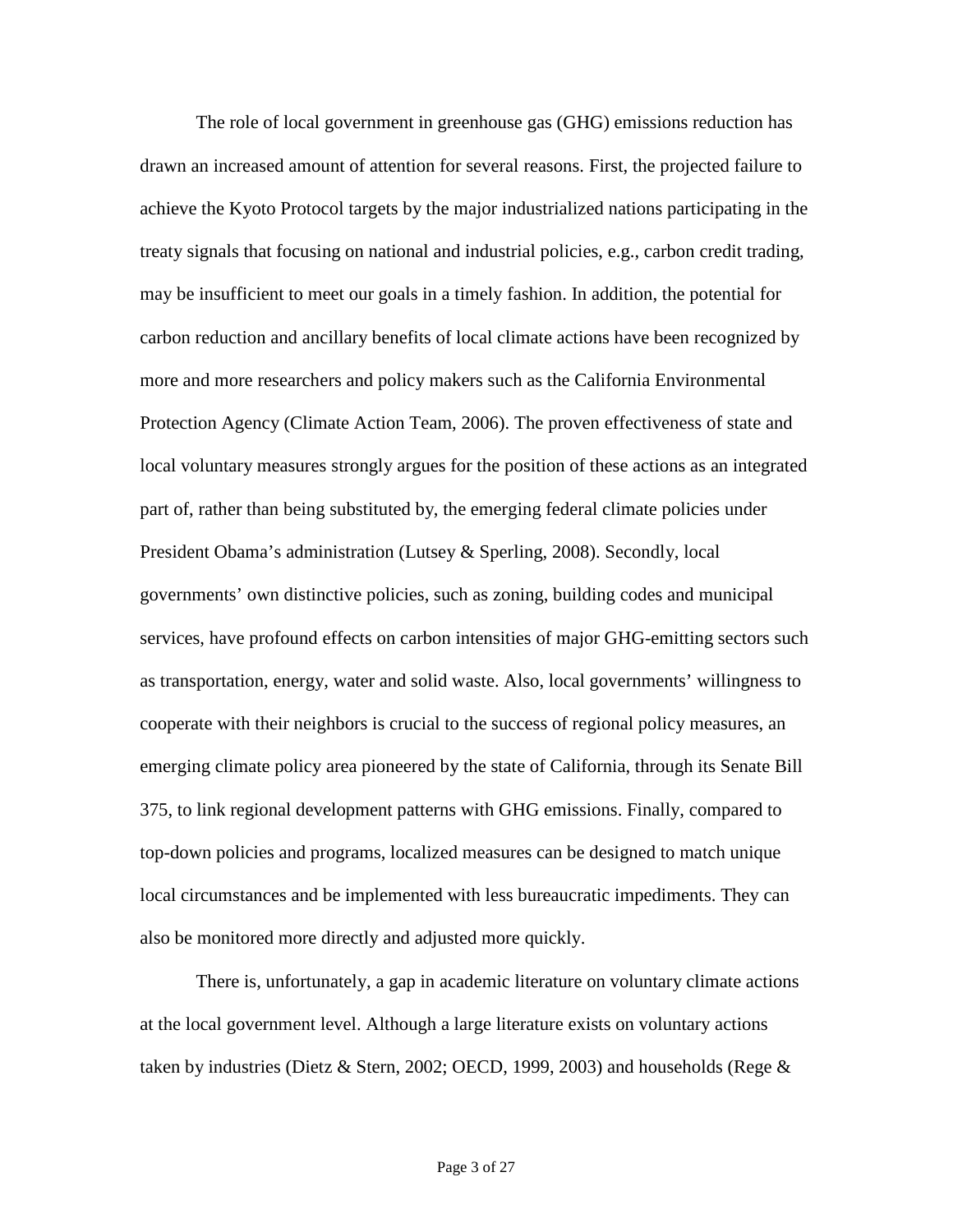Telle 2004; Kahn, 2007; Kotchen & Moore, 2007, 2008), their findings may not apply to cities, where voluntary carbon reduction has different aims and is implemented in a much broader social context. Among the handful of studies on local climate actions, almost all are case analyses that provide detailed information on the process of local climate actions (Betsill, 2001, Betsill & Bulkeley, 2006; Engel & Orbach, 2008). They tend to rely on intuitive explanations about motivations and mechanisms instead of robust hypothesis testing. For example, Betsill (2001) indicates that localizing the global climate issue is key to political support, but they fail to demonstrate why some cities were able to frame global climate change as a local problem much earlier than others. Kousky and Schneider (2003) highlight the importance of local co-benefits of controlling GHG emissions, but they cannot explain why many cities bothered to link climate change to local issues instead of acting directly to address them. Very few published studies try to quantify the relationship between city characteristics and carbon reduction commitment. Zahran et al. (2009) analyze the correlates of climate action commitment by U.S. metropolitan statistical areas (MSAs) through looking at some aggregate measures of local climate change risks, emission intensities and local socio-demographic characteristics. However, their analysis may only help explain the difference between two groups of MSAs depending on whether they have committed to a climate action program at a single point in time. Such treatment loses important information carried by the diffusion of local policy innovations, given that the number of cities taking climate actions has been continuously growing in recent years.

On February 16, 2005, when the Kyoto Protocol became law for the countries that had ratified it, Seattle Mayor Greg Nickels launched an initiative to advance the goals of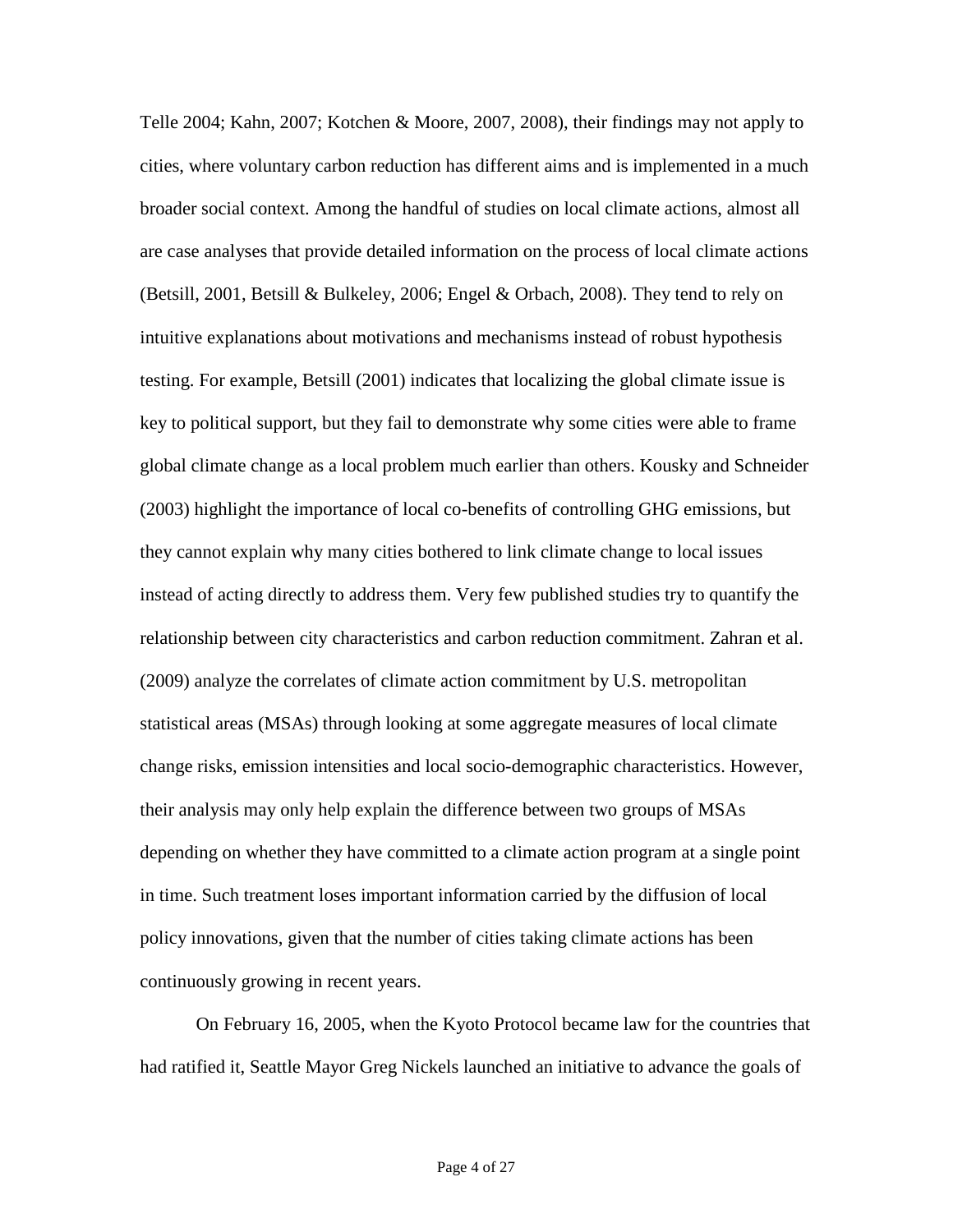the Kyoto Protocol through leadership and action by American cities willing to participate. By June 2005, 141 mayors had signed the U.S. Conference of Mayors' Climate Protection Agreement (MCPA), vowing to reduce carbon emissions in their cities below 1990 levels, in line with the Kyoto Protocol. The number of signees quickly rose to 967 as of August 21, 2009.<sup>1</sup>

The climate action commitments of these cities raise two questions. What determines a city's participation in MCPA? Why did cities act differently – some as leaders, some as followers, while some as laggards? Using the time sequence of cities' participation in MCPA, this study tries to address the gap left by previous studies on local climate actions. The remainder of this paper presents major hypotheses explaining local voluntary climate actions, followed by descriptions of data and methodology. After presenting the results, the paper concludes with policy implications, limitations, and future research possibilities.

### **Hypotheses about Local Voluntary Climate Actions**

As a standard example of free riding, voluntary GHG emissions mitigation at the local level seems difficult to be interpreted as a rational choice. In reality, however, the driven forces of local political will to take climate actions can come from a mixture of local collective or individual self-interests, behavioral biases and true environmental altruism, as postulated by Engel and Orbach (2008). Listed below are several major theories and hypotheses potentially applicable to explain local voluntary climate actions.

*Income effect* is perhaps better known as the *environmental Kuznets curve* (Kahn, 2006). Indicated by Kahn's comparison between smart growth cities and "brown" cities,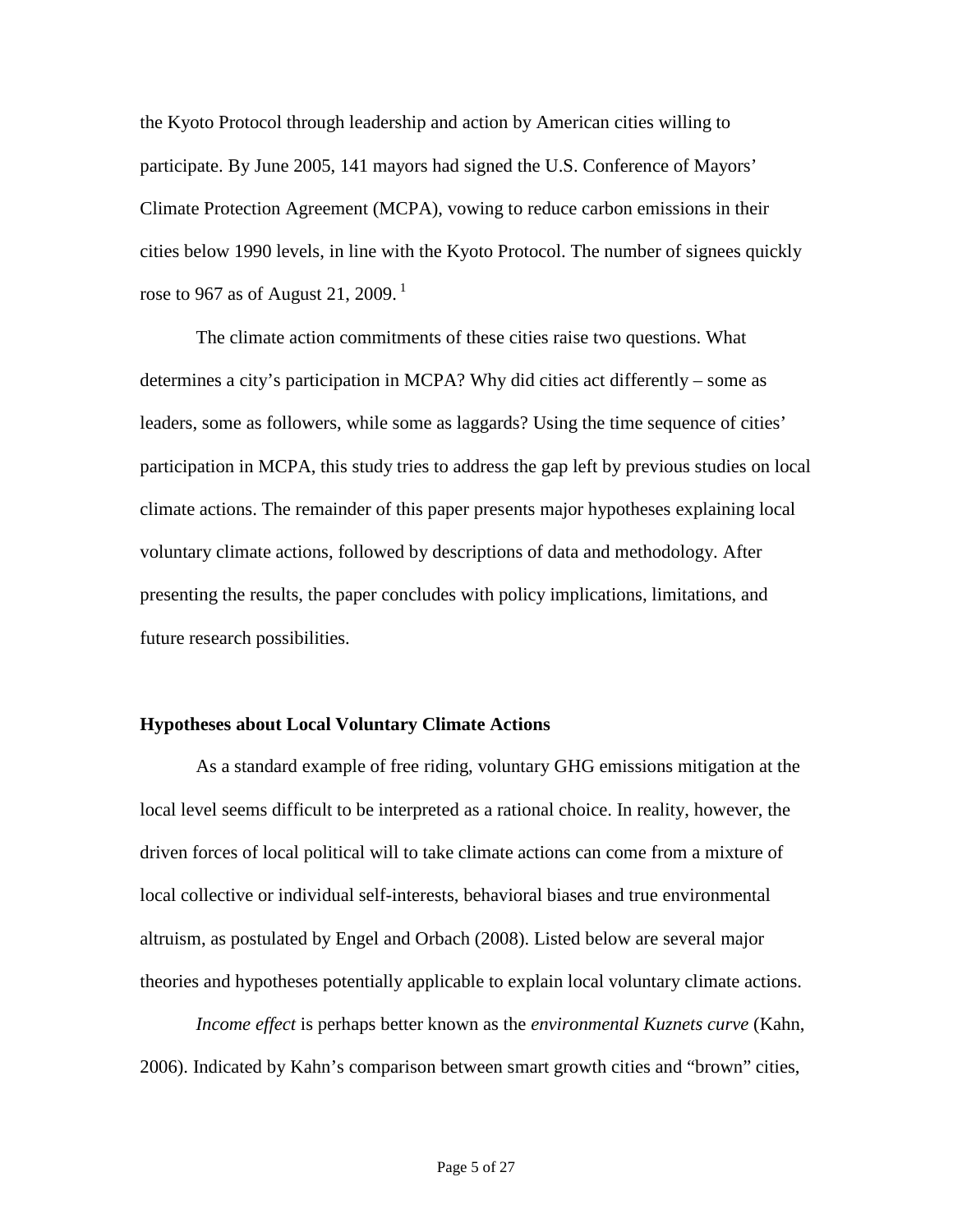people with higher income levels tend to care more about quality of life issues, and wealthier communities with more resources and expertise are more capable of creating strategies and implementing them. Whether the environmental Kuznets curve extends to the realm of climate change remains a question. A reasonable hypothesis is that wealthier communities are more concerned with climate change and willing to act faster. This may prove true, given that as local communities aim to lessen their environmental impact, but continue wanting the same goods, wealthier communities can afford to substitute environmentally harmful industries and behaviors with those less so. Meanwhile, poor communities are often constrained by their budgets, and have fewer choices (Betsill, 2001).

*Administrative capacity* refers to a city's ability to motivate and coordinate its resources, particularly the necessary human skills to address the complex issue of local GHG emissions. A wealthier city government is certainly more capable, in terms of its available fiscal resources, to address this issue. For example, funds can be used to enhance their technical capacity by consulting organizations like ICLEI. Given the same level of per capita government expenditure, a city with more per capita planning or sustainability-related staff may also have higher administrative capacity to design and implement climate policies. It is likely that economies of scale exist in administrative capacity on specialized issues such as climate actions. This indicates that a larger city may have dedicated personnel for climate and sustainability issues, while a smaller but wealthier city may not.

*Vulnerability perception* stresses the fact that people will react when they feel threatened. The local effects of climate change can sometimes be a part of daily life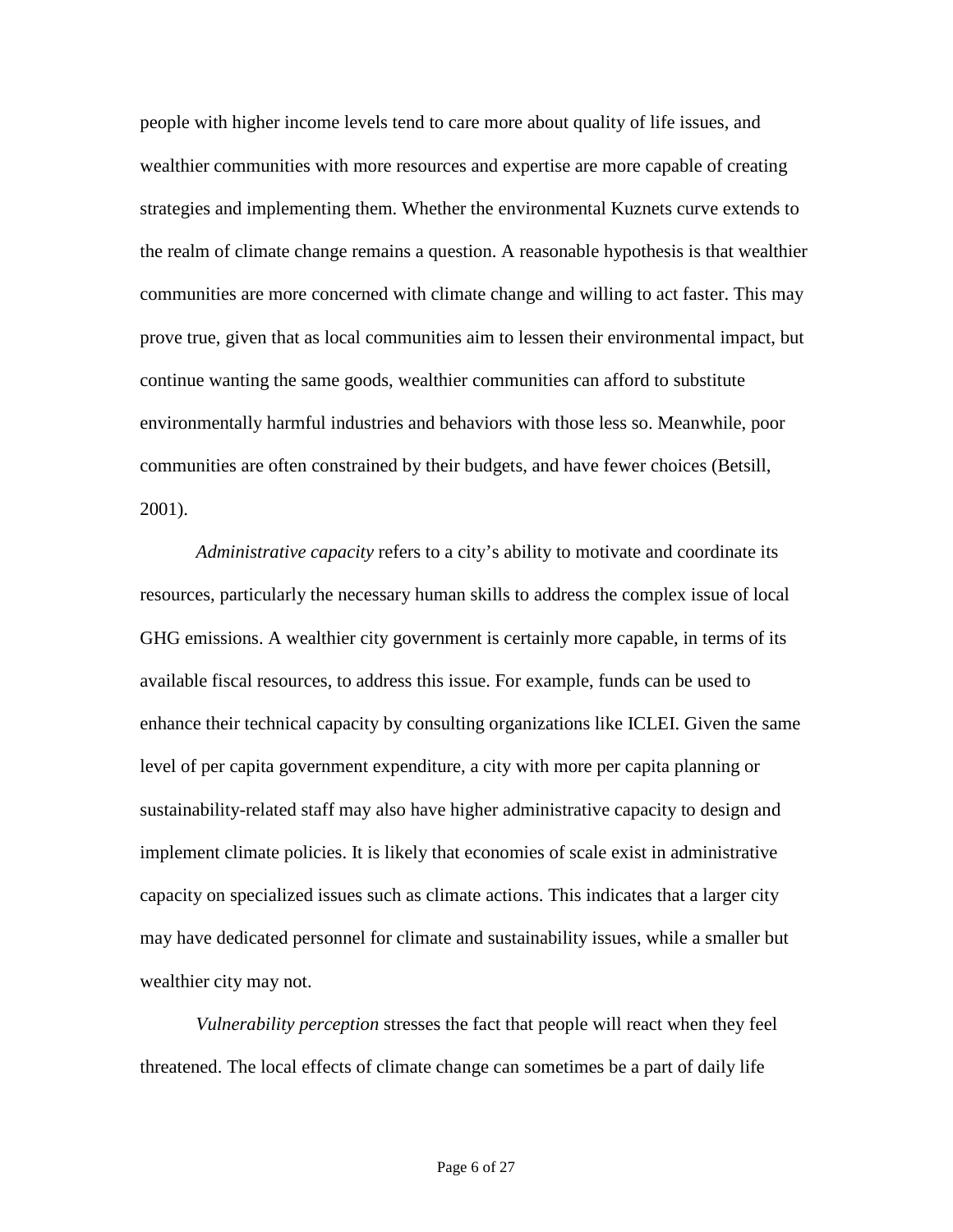experienced by a community, rather than being uncertain and intangible. Weather fluctuations, smoggy air, or wildfires can compromise local economies and force traditional forms of economic activity to adapt if the hazards are sufficiently severe and/or frequent. Subsequently, the affected communities are more motivated to mitigate future upheaval than those not directly affected by climate change. For example, one of the deciding factors that influenced the City of Durban, South Africa to pursue climate actions included "a series of extreme weather events" which threatened the city (Roberts, 2008).

One way to test the vulnerability hypothesis might be looking at the association between local climate actions and the extent to which the local economy may be affected by climate change, such as the portion of economic activities based on the weather and/or the ecosystem. However, due to the many unknowns in climate vulnerabilities of localities, what matters most is perhaps not the scientifically measured vulnerability of each community, but the *perceived* vulnerability. The education attainment of the citizens may play a role in this perception. To most local communities, climate change is an abstract theory not directly experienced on a daily basis. Education provides people with the ability to better understand complex issues such as the risks associated with global climate change (Kahn, 2006). Thus, cities populated by citizens with higher educational attainment are expected to be more responsive to climate change, as these individuals can more readily grasp the complexities of the issue.

*Neighboring effect*, also known as *pear influence*, hypothesizes the positive correlation between a city and its surrounding jurisdictions with respect to climate actions. This is similar to the hypothesis that individuals are more likely to accept a more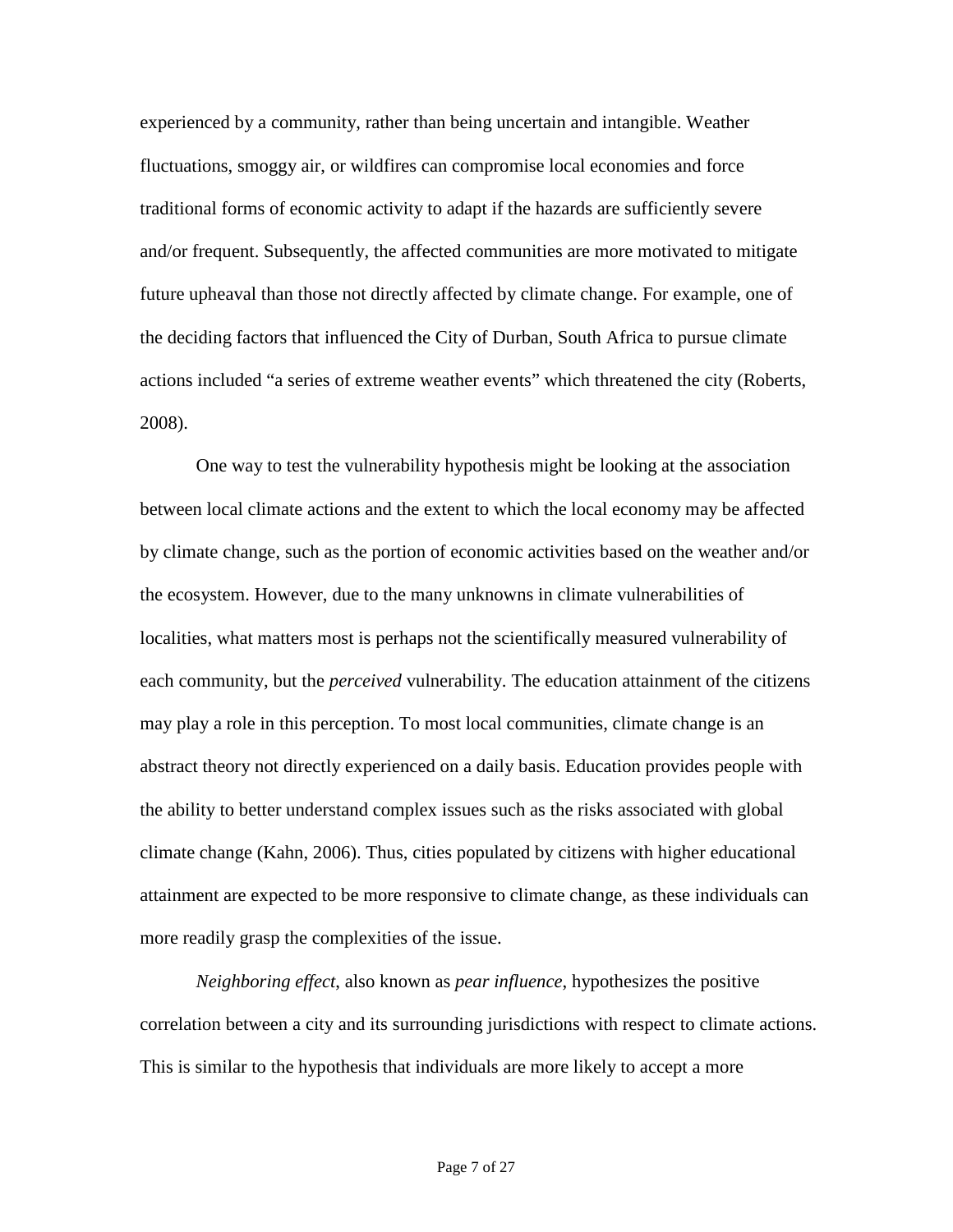environmentally friendly lifestyle if their neighbors do. The underlying mechanism of neighboring effect can be a broad range of connections among peer jurisdictions including the simple transfer of climate change knowledge between local political elites, the diffusion of environmentalism among neighboring communities, the influence of regional top-down policies, and the economies of scales that occur when neighboring cities undertake joint efforts.

*Energy efficiency gap* is widely described as "doing better by doing good." This theory hypothesizes that a family, firm or community may save costs by adopting greener or more efficient products, technologies or practices. For example, cities may claim reductions in municipal operating costs by investing in energy efficient buildings and infrastructures. However, disagreements remain on whether an energy efficiency gap truly exist and why – more specifically, whether there are significant market or organizational failures leading to the efficiency gap, and whether there are some hidden costs preventing the adoption of new technologies (Jeffe & Stavins, 1994; Levine et al., 1995). While savings in municipal operating costs seem applicable to all cities, the magnitude of net benefit may differ across cities when a specific technology is adopted. As a result, ample sunlight might facilitate the adoption of solar technologies by a city, while cities like Portland and Seattle may be less willing to consider such technologies.

*Local social co-benefits* exist mainly because GHGs are often emitted by activities that produce other non-market costs to the society. Even if climate policies cannot be implemented at a net savings or zero cost, they often generate local co-benefits that help localize climate issues, which may convince the public to support climate policies. For example, the sheer amount of vehicle-miles traveled in California produces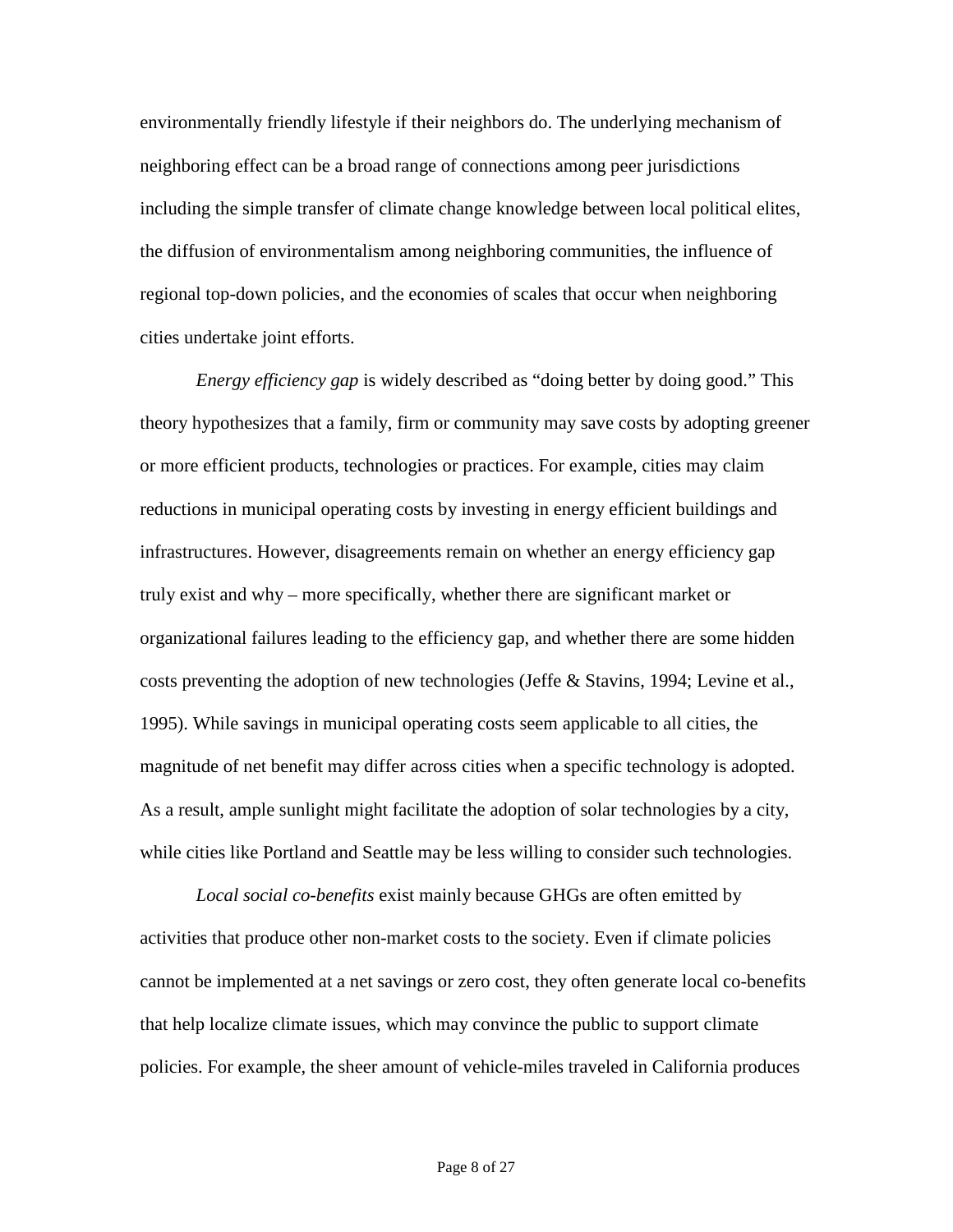not only GHGs, but also congestion and conventional air pollution. However, the significance of the effects of local co-benefits such as air quality improvement and congestion relief have to be tested, as poor air quality and congestion may be results of higher concentrations of population and economic activity.

*Local interest groups* may be another explanation of cities acting as leaders, followers, or laggards on climate actions. Vocal individual environmentalists, organized local environmental groups, and those in the "green" industries may act to increase the social awareness of climate change and influence political decisions. Conversely, local interest groups that see a certain climate policy as not in their interest may oppose the policy and even impede the overall idea of climate change mitigation.

*Local governance structure* includes many aspects that characterize a local government, such as (1) the influential power of individual political leaders on public policy, and (2) a local jurisdiction's degree of autonomy with respect to associated upperlevel governments. A stronger mayor may break the traditional bureaucratic structure of the city government so that climate policies can be coordinated across various government departments. Some evidence suggests, "[L]ocal mitigation policy is predominantly a top-down decision based on what officials or staff members believe to be 'good business' or rational economic and political choices" (Kousky & Schneider, 2003, p.361). However, even with local environmental leadership, some administratively less autonomous cities are constrained by state governments when they attempt to further land use or economic development policies (Portney, 2003). In this case, cities with more administrative autonomy are more likely to lead policy innovations.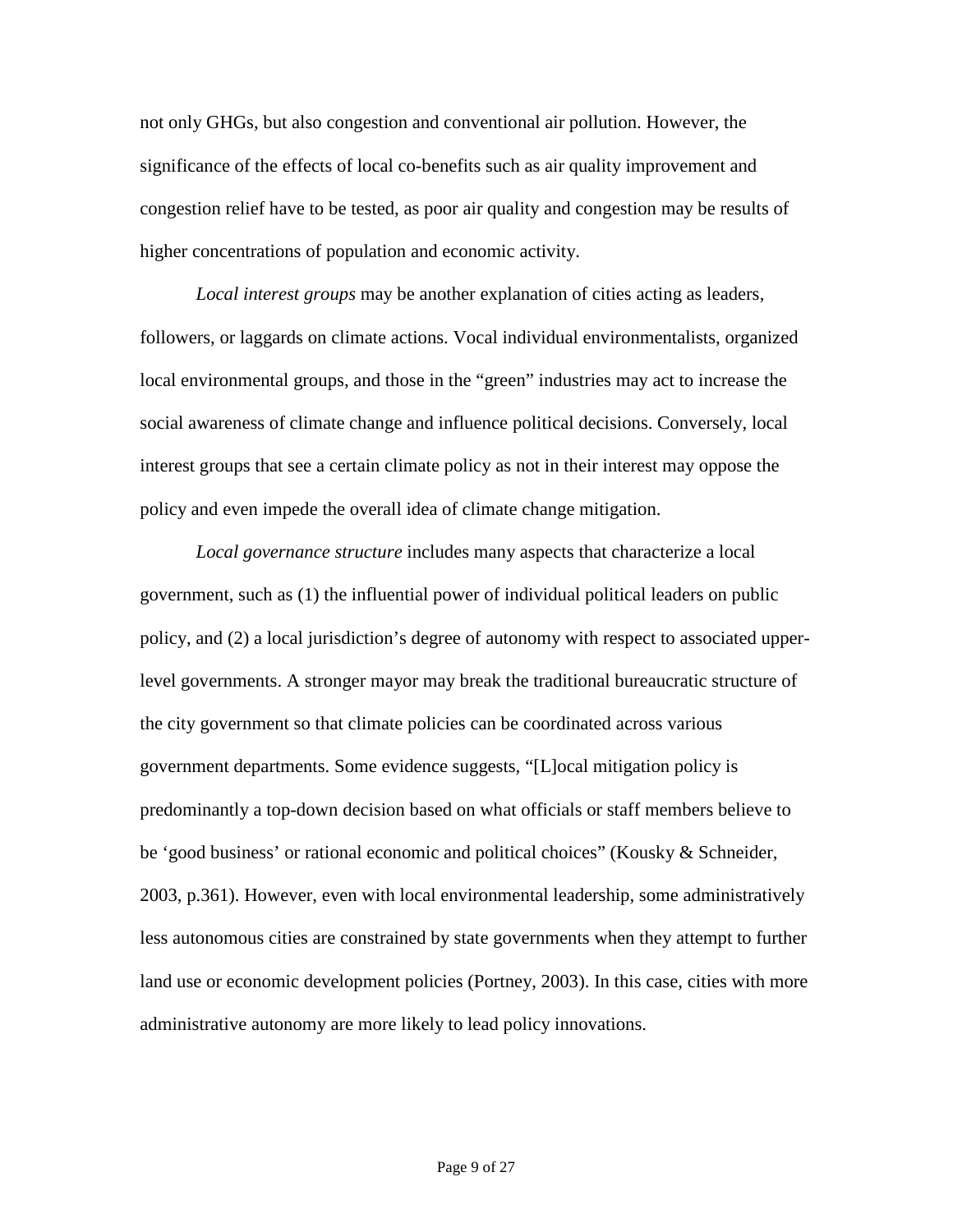*Political entrepreneurship* may explain local elected or appointed officials' efforts to initiate local climate actions as a way to further their career and popularity (Engel & Orbach, 2008). Such efforts become political opportunism if an official makes policy decisions solely depending on whether her action will help advance her career. It may be difficult to differentiate such individual incentives from other motivations, even if we know the exact position held by an official in a policy decision process.

#### **Data on the Mayors' Climate Protection Agreement and Participating Cities**

This study uses the timing of local governments' carbon reduction commitments in California – the history of cities' participation in MCPA. The U.S. Conference of Mayors is the official nonpartisan organization of cities with populations of 30,000 or more. MCPA has the largest number of city members (969) nationally, in comparison to the other major voluntary climate programs involving local governments -- the International Council for Local Environmental Initiatives' Cities for Climate Protection (ICLEI-CCP) and the California Climate Action Registry (CCAR). ICLEI boasts 545 members and CCAR 23, but both programs include significant number of other types of local governments. In addition, CCAR focuses specifically on GHG emissions inventory rather than a broader range of local climate actions promoted by MCPA and ICLEI-CCP. ICLEI-CCP strategically targets specific cities and charges annual membership fees, while MCPA is open to all city mayors willing to proclaim their climate policy position.

Cities participated in MCPA commit to taking three actions: (1) strive to meet or exceed the Kyoto Protocol targets (seven percent below 1990 GHG emission levels by 2012) in their own communities through various local policies, projects and campaigns;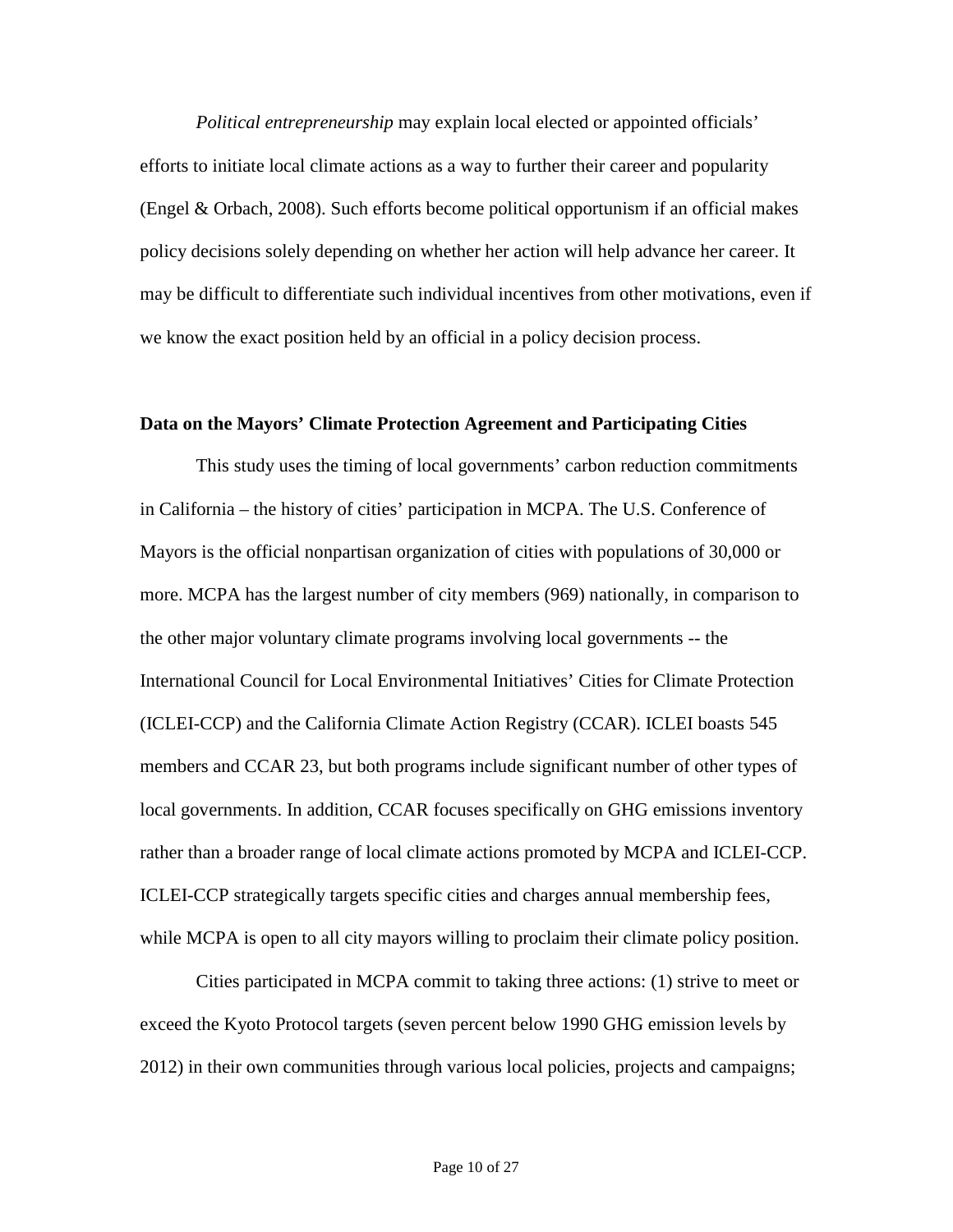(2) urge their state governments and the federal government to enact policies and programs to meet or exceed the Kyoto Protocol targets; and (3) urge the U.S. Congress to pass comprehensive bipartisan GHG reduction legislation. Beginning on February 16, 2005, membership of MCPA has grown steadily. Nonetheless, by the end of 2008, 147 out of the 230 California cities with populations greater than 30,000 (based on 2005 Census estimates) still had not signed MCPA. Among the 83 signatories of the agreement, three are known to be among the initiators the agreement, and 72 have made their signatory date available to us.

Figure 1 shows the progress of California cities' participation in MCPA up until the end of 2008.<sup>2</sup> The unconditional Kaplan-Meier survival curve shows the percentage of uncommitted cities over time. The membership growth rate in California varied slightly throughout the time period. By late 2008, about 64 percent of cities with populations greater than 30,000 had not signed MCPA.

## [Figure 1 about here]

To explain the pattern in Figure 1, this study constructs a database with a comprehensive set of characteristics that may be associated with a city's voluntary climate action, including: socio-demographics; political preference and environmentalism; government capacity and structure; local climate and measures of potential co-benefits of climate policies. Table 1 lists the definition, source and description of the dataset.

## [Table 1 about here]

Population size (and the highly correlated total city government expenditure) indicates a city's overall administrative capacity, which is expected to positively affect a city's likelihood of adopting MCPA. As indicated by the hypothetical mechanism of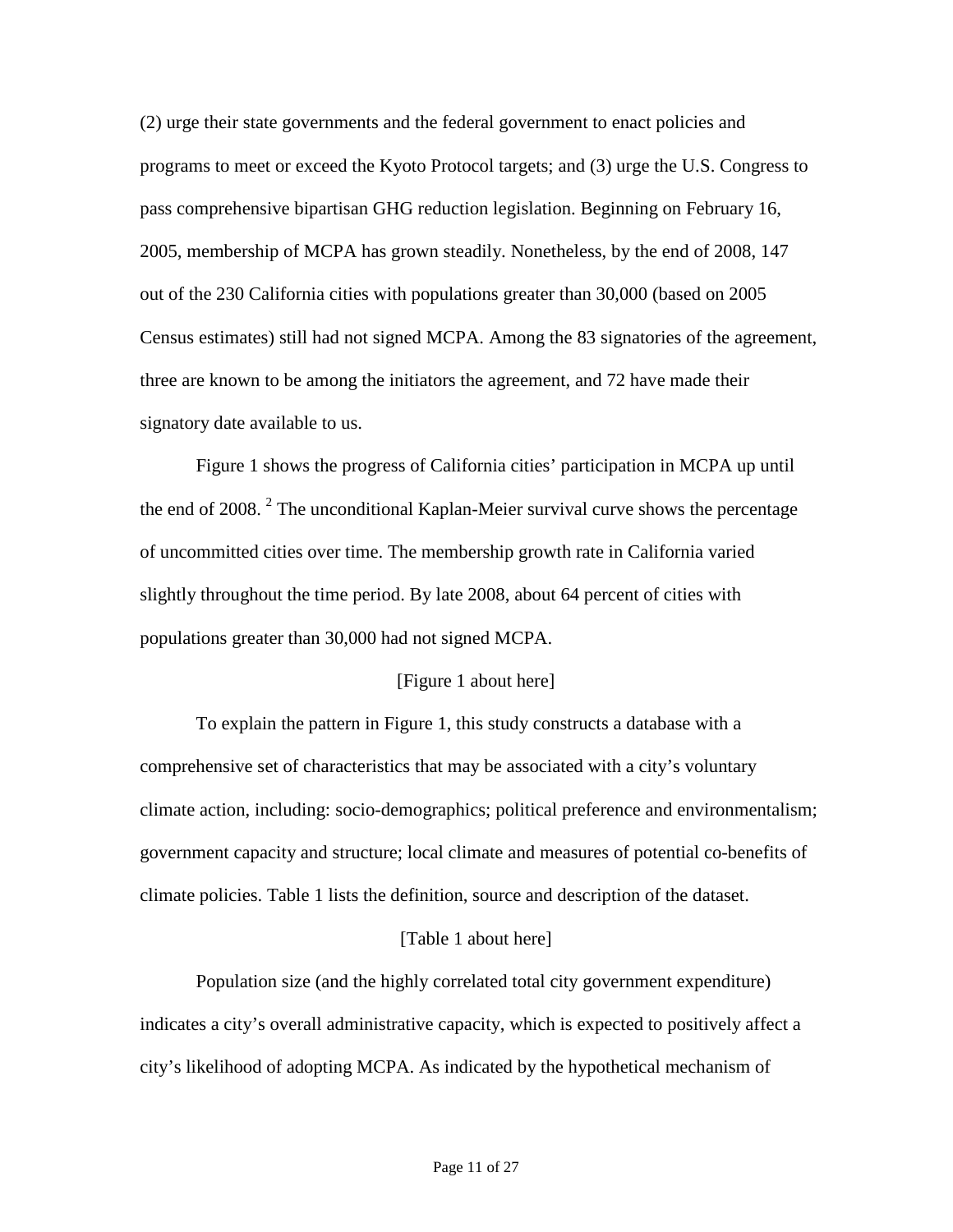economies of scale, however, the effect of the overall administrative capacity on the likelihood of adopting MCPA may not be linear. Two variables are used to measure a city government's capacity to implement climate actions in addition to population size. Per capita government expenditure represents the amount of resources a city government may spend at the per capita level. The number of planning professionals in a city may indicate the level of technical capacity available to implement climate policy and planning actions.

Average household annual income and percentage of population with bachelor degrees are obtained by matching the 2000 Census data at the place-level to the cities.<sup>3</sup> We also include population racial compositions as they often reflect the socio-economic status of a population, as well as potential cultural characteristics. We use percentage of registered Democratic voters to represent the general political preference of the local population, and use the percentage of registered Green Party voters to indicate the local population's preference for environmental protection. Surprisingly, the correlations among the preference variables are fairly weak, especially between the percentage of Democratic voters and the environmentalism variables (a mere .27 coefficient).

The political and administrative structures of the local government are measured by three aspects. Local administrative autonomy is measured by a city's status as a charter city or a city governed by the California general law. The establishment of a mayor-council or a council-manager leadership structure represents the strength of a mayor's ability to make decisions based on his/her personal political agenda. For example, a majority council vote may not be necessary to approve a policy decision if an influential mayor governs a city. We measure how closely a mayor's political decisions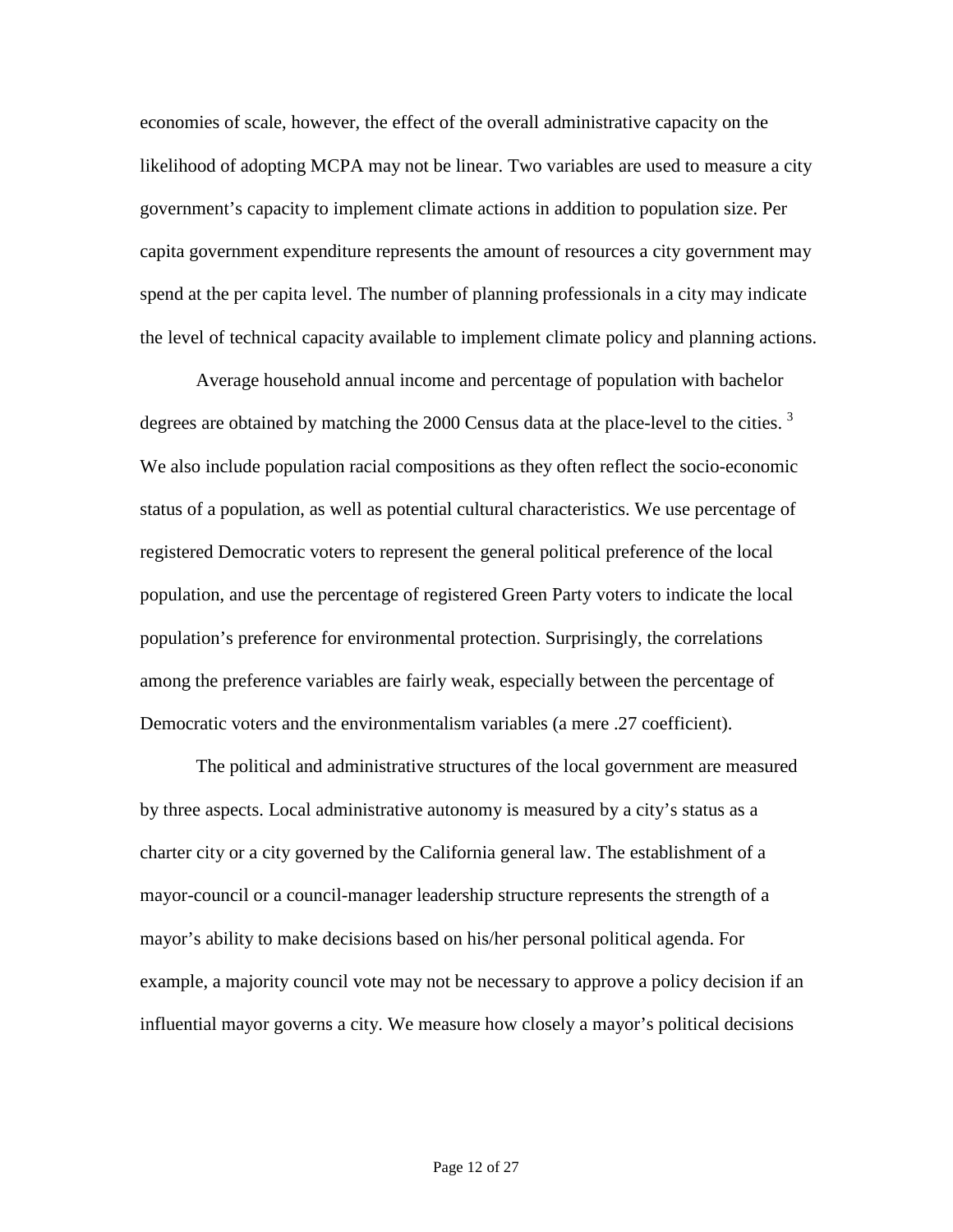are aligned with the majority of voters by whether a city's mayor is elected through direct election or some other method.

We measure two social co-benefits of climate policies: local air quality and traffic congestion. We document whether a city is located within a nonattainment county/air basin, as designated by the U.S. EPA. The number of injuries in traffic collisions, standardized by population, is used as a proxy, due to the lack of more accurate indicators of traffic congestion. <sup>4</sup>

Local climate variables reflect multiple characteristics of a city. Climate directly affects the energy use pattern of a city, mainly through indoor climate control and water use. Local climate characteristics also reflect local vulnerabilities to climate change risks such as sea level rise and wildfires in California. The desirability to live in a specific climate can be correlated with population groups who differ in preference, as suggested by Glaeser and Kahn (2008).

## **Methodology**

We use a survival model (also known as the duration model) to analyze participation in MCPA. We estimate a hazard rate, *h*, which is the conditional probability that a California city joins MCPA at time *t*, given that the city has not already joined, and given the characteristics of the city at time *t*. A survival analysis is appropriate for analyzing the effects of a city's characteristics on its participation in MCPA because it explicitly accounts for the intertemporal relationship of cities' participation. This differs from the simple cross-sectional probit or logit model because some of the cities that were not participating at the time when the participation data was collected may have joined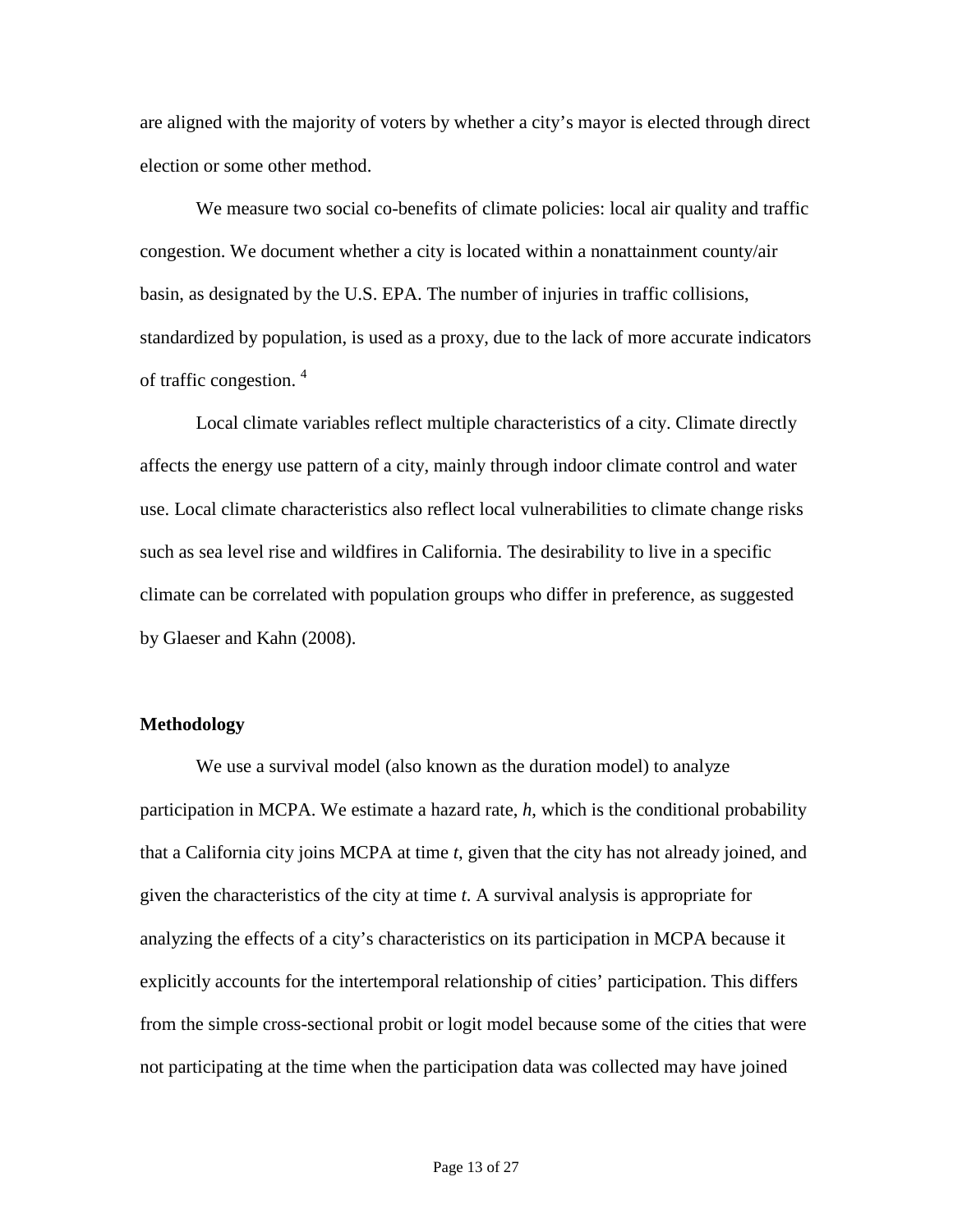later. A survival model circumvents this problem by estimating the conditional probability of participation at each time point when a new city (or new cities, if there is a tie) joined MCPA.

There are two broad approaches to specifying survival models. The parametric models assume specific forms of time-dependence of the probability density function. Common assumptions include exponential, Weibull, and log-logistic distributions. However, parametric models are difficult to specify in this study for many reasons. For example, one would expect that the longer a city has not signed MCPA at any given time, the more likely it will sign. This is because firstly, more knowledge and information about climate change will be accumulated and available to the local communities; secondly, the city will more likely become a target of national or international environmentalists; and finally, the city may feel more peer pressure as more neighboring jurisdictions become signees. Conversely, one may expect the reverse to happen because the longer a city has not signed MCPA, the less likely local supporters may be passionate about climate change, as pointed out by Downs' (1972) "issue attention cycle", and the fewer pro-environment voters will remain in the community. Together these factors indicate that commitment dynamics are likely to produce non-monotonic hazards, while the exact trends are unclear.

The semi-parametric models do not require a parametric assumption about the density function. Instead, this method breaks the hazard rate down into two components: (1) a baseline hazard that is a function solely of time and is assumed to be constant across all cities, and (2) a component that is a function of the explanatory variables. We chose the most commonly used Cox (1975) proportional hazard model for this study. The Cox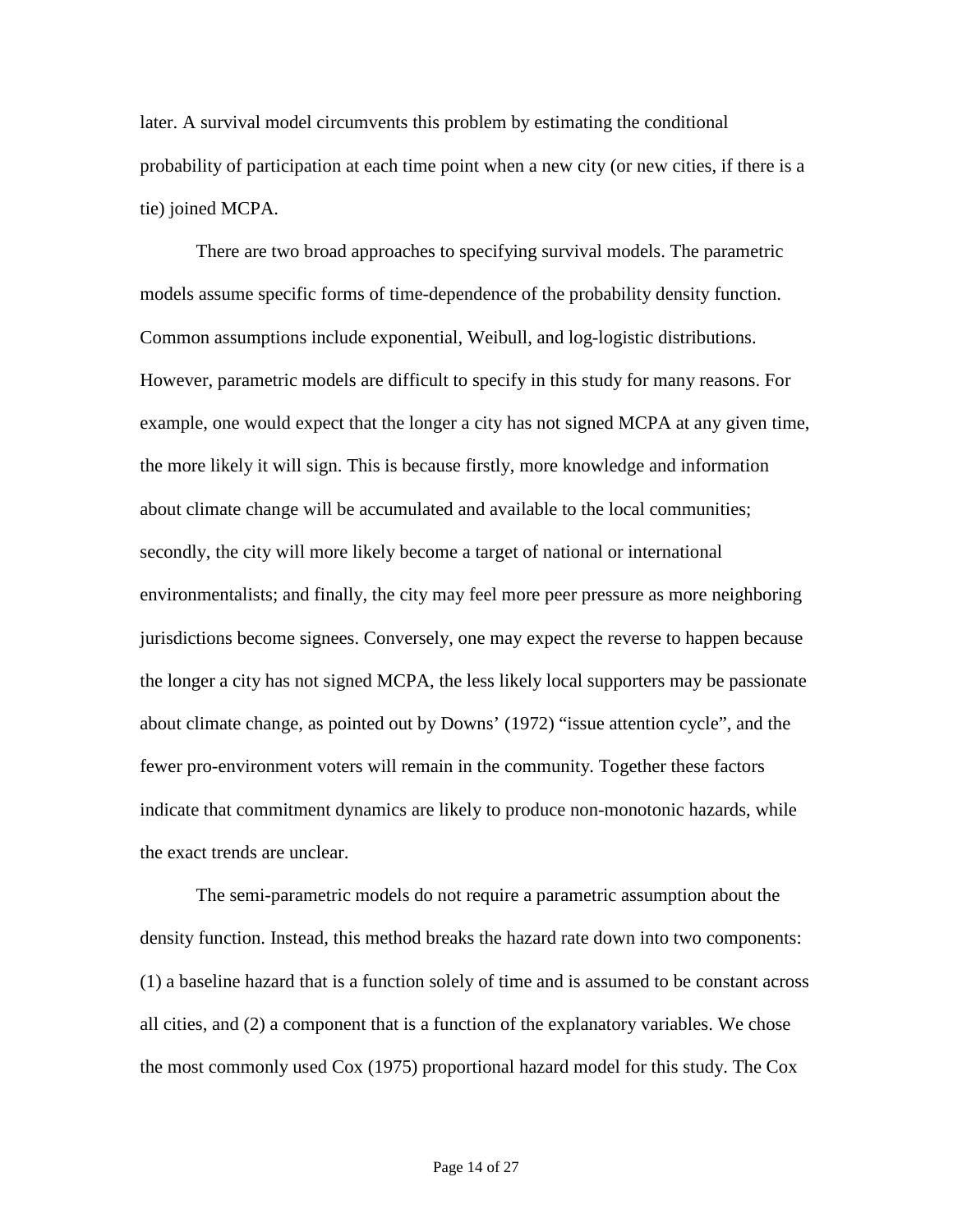proportional hazard model further assumes that a city's hazard rate is proportional to the baseline hazard, and the ratio is represented as an exponential function of the explanatory variables that differentiate one city from the others. The Cox proportional hazard model provides estimates of coefficients (frequently given directly in exponential form and referred to as "hazard ratios"), which show how each of the covariates may affect the hazard rate relative to a common baseline. The coefficients are estimated using maximum likelihood. Days serve as the temporal unit of analysis and the Breslow (1974) method to treat ties.

## **Results**

Table 2 summarizes the maximum likelihood estimates from survival analyses in five alternative specifications. Standard errors reported are adjusted to county-level clusters. Overall, results across different model specifications are quite consistent. We use results from Model 3 when estimating the impacts of variations in independent variables.

## [Table 2 about here]

The probability of a city signing MCPA increases as population increases (or the size of the local government expenditure), although at a slowly decreasing pace, as can be seen from the coefficient of the secondary term. For cities with small to medium-sized populations (e.g., under half million), a population increase of about 300,000 roughly doubles the likelihood of signing MCPA. Such positive effects diminish gradually until the city population reaches about 3 million. If per capita government resources do not positively correlate with the hazard (as suggested by the small and significant coefficient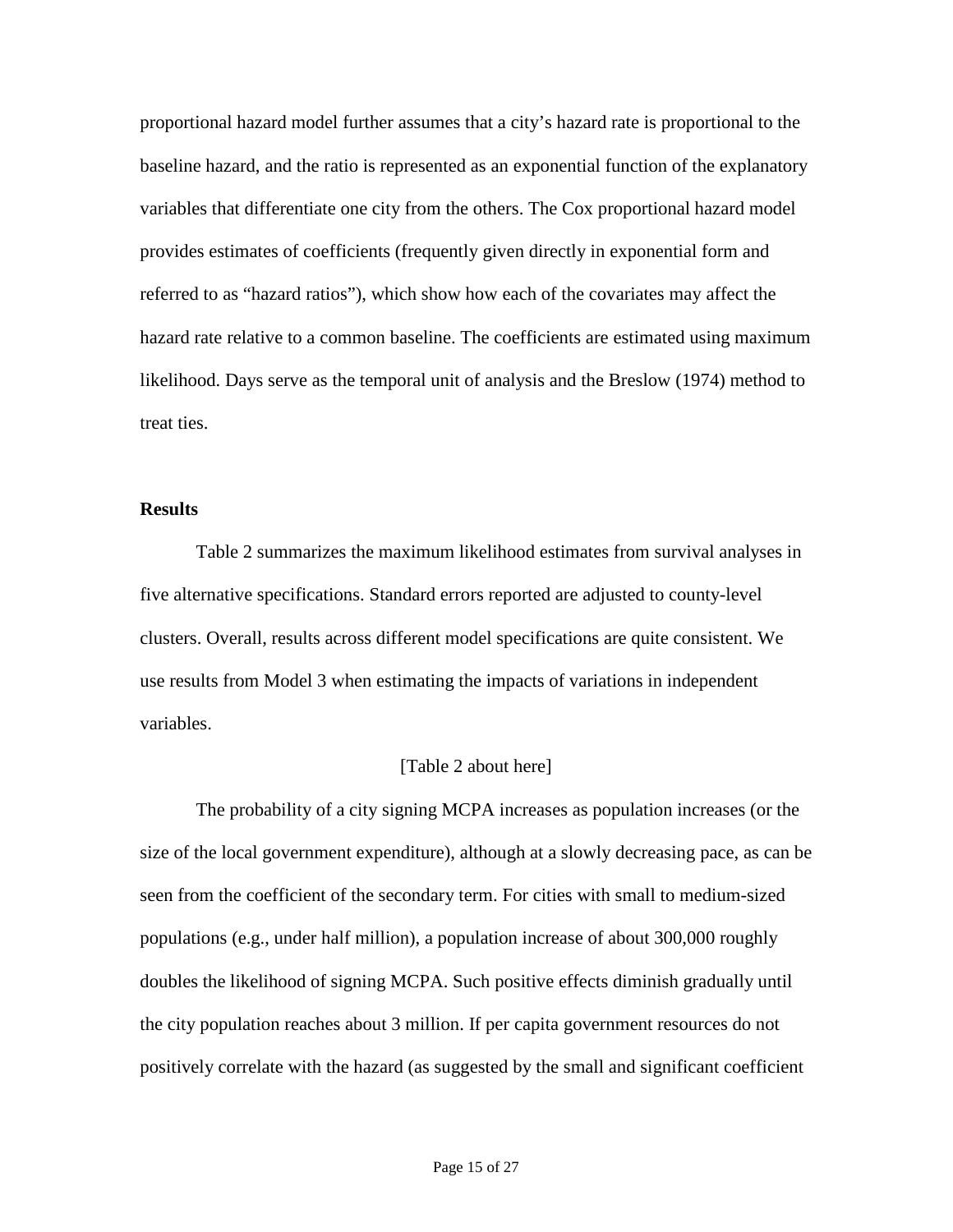estimate of per capita government expenditure), this total size effect may indicate some kind of economies of scale in local climate policies for cities with fewer than three million residents.

As expected, average income and education levels are highly correlated, and our models show both coefficients have a positive correlation with cities' participation in MCPA. However, the effect of the percentage of population with bachelor degrees becomes statistically insignificant once average household income is controlled in the regression. A standard deviation (about \$21,400 per annual household) higher in average household income reflects a 47 percent increase in the likelihood a city signs MCPA.

Both percentages of registered Democrats and Green Party members are positively associated with cities' participation in MCPA. A city with a share of Democratic voters that is one standard deviation (about 12%) higher is expected to reflect a 45 percent increase in the likelihood that the city signs the Agreement. One standard deviation (about 0.44 percent) increase in the share of Green Party voters in a city is associated with an 84 percent increase in the likelihood of signing. However, the magnitude and level of statistical significance varies across our models. When both percentages of Democratic and Green Party voters are included in the regression, the latter variable's influence becomes less stable and less statistically significant. Overall, the evidence still seems to support positive associations between local environmentalism and local voluntary climate actions. The coefficient estimates of Green Party voter share is less stable across models, indicating that this variable might be an imperfect measure of local environmentalism.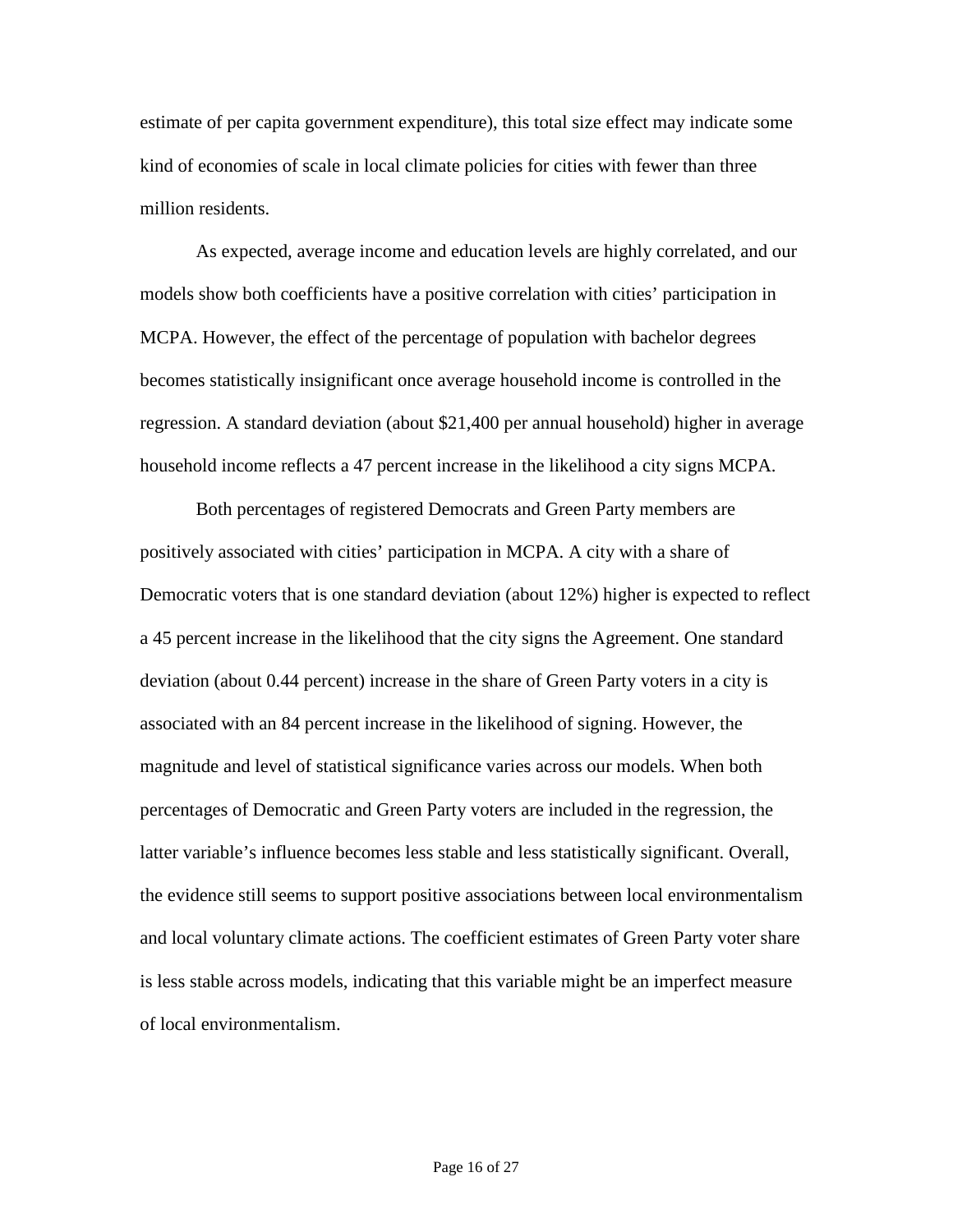Although the total size of the local government matters, and is almost proportional to population size, two other measures of local government capacity do not strongly support the positive relationship between government capacity and voluntary climate actions. Both per capita governmental expenditure and per capita number of planners seem to be positively associated with cities' participation in MCPA, but only the per capita number of planners shows some marginal statistical significance in our models.

Among all the measures of local government structure, the charter city dummy variable stands out as a powerful predictor of voluntary climate actions of the cities. Other things equal, charter cities are more than twice as likely to participate in MCPA as general-law cities. This may indicate that administrative autonomy – the ability to create a city's "own rules" – may free the cities from governing in the conventional ways specified by general law at the state level, and allow them to adopt progressive policies. On the other hand, whether a strong mayoral government exists or whether the mayor is directly elected does not seem to make a difference (if not in the negative way). This poses a question on the important role of individual political leadership suggested by Kousky and Schneider's (2003) survey.

Estimated impacts of air quality and per capita traffic injuries partially support the co-benefits hypothesis. One standard deviation (about four cases per thousand people) in traffic injury per thousand people roughly increases the hazard by more than 26 percent. Cities within the nonattainment area seem to be more likely to participate in MCPA, but this result lacks statistical significance. These results suggest that people may be more aware of or concerned with the interconnection between driving, congestion and climate change, but less aware of conventional air pollution.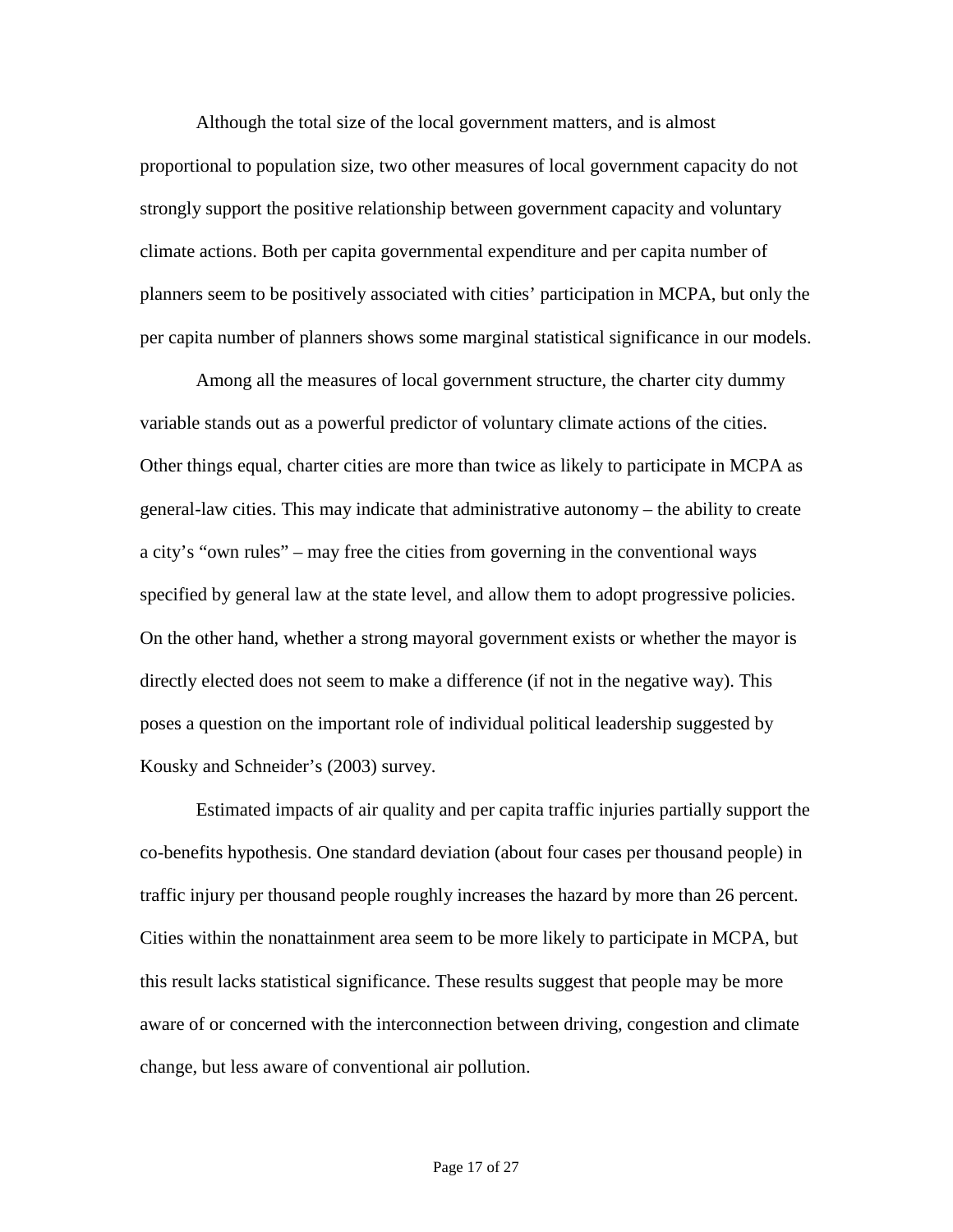Perhaps the biggest surprise of our analysis is the strong negative association between a city's likelihood to participate in MCPA and the percentage of participation among its peer cities within the same county. All else equal, one mayor will be almost 50 percent less likely to sign MCPA than the other mayor if her peer cities' participation rate is 25 percent higher. This seemingly erroneous effect is strong and consistent across our models. A possible explanation for this result is political opportunism of the mayors. Namely, a mayor is more likely to make a political commitment when she finds that by making the commitment she will be a leader among her peers instead of a follower, as long as such a commitment remains voluntary and no penalty will be applied to the laggards.

Models 4 and 5 test the effects of race and climate of local communities, respectively. As one would expect, after controlling other variables, none of the race and climate variables show statistically significant impacts on local voluntary climate actions. In California, precipitation and temperature often reflect the potential vulnerability of a city to climate change hazards such as sea level rise and wildfires. The insignificance of the two climate variables seems to indicate that such vulnerabilities were not well perceived, and/or perceived vulnerabilities did not translated into local willingness to mitigate GHG emissions.

## **Conclusion and Discussion**

The timing of policy responses to climate change is critical as the stock of GHG increases and climate risks accumulates. This paper quantitatively studies the timing of local governments' commitments to climate actions.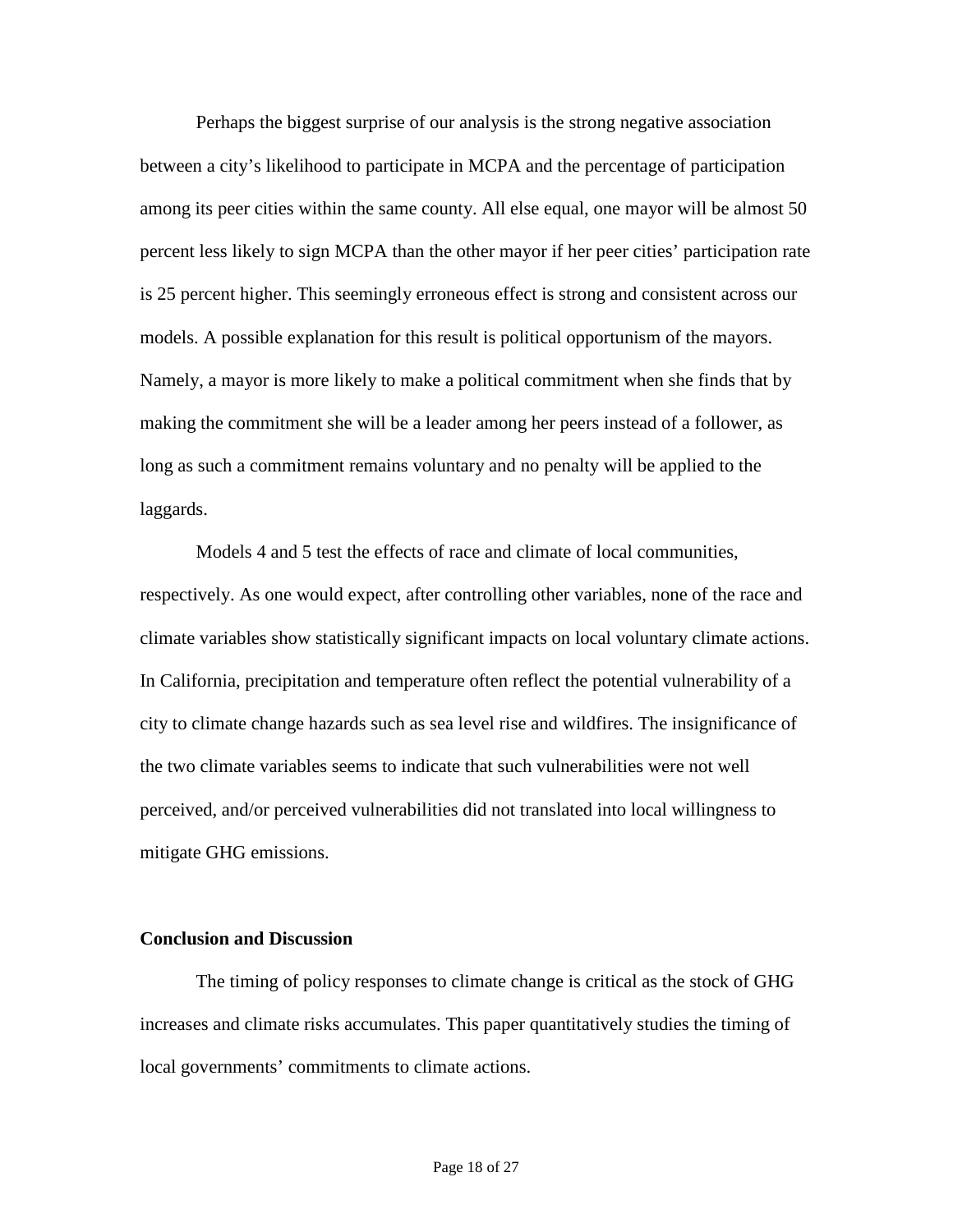Our results confirm some hypotheses regarding local voluntary climate policies. The overall capacity of local jurisdiction, measured by population size (or total local government budget), affects the likelihood of joining MCPA. Local communities with higher average household income are more likely to be leaders in climate actions. This seems supportive of the carbon emissions Kuznets curve and previous observations on local awareness of conventional environmental issues, such as those by Kahn (2006). Both general political preference and local environmentalism exhibit significant impacts on local willingness to take climate actions. Charter cities' significantly higher likelihood of joining MCPA indicates that administrative autonomy or "home rule" probably has an impact. An increase in the per capita number of traffic injuries significantly improves the likelihood to act on climate change, showing that traffic congestion alleviation and/or safety improvement might be perceived as an important co-benefit of climate actions.

Some hypotheses do not receive strong support from the results. Education level of the citizens may not be important if average household income is held constant. Capacity of a local government measured by per capita government expenditure and per capita number of planners do not seem to be crucial in forming the local political will on climate issues. The results also fail to support the importance of individual political leadership in climate policy because neither a strong mayoral government nor a directly elected mayor demonstrates significant impact. The insignificance of the climate variables may indicate that climate vulnerabilities are either not well perceived or considered less compelling. This is consistent with the findings of Zahran et al. (2009) regarding the effect of climate change risks on MSAs' climate commitments. Lastly, our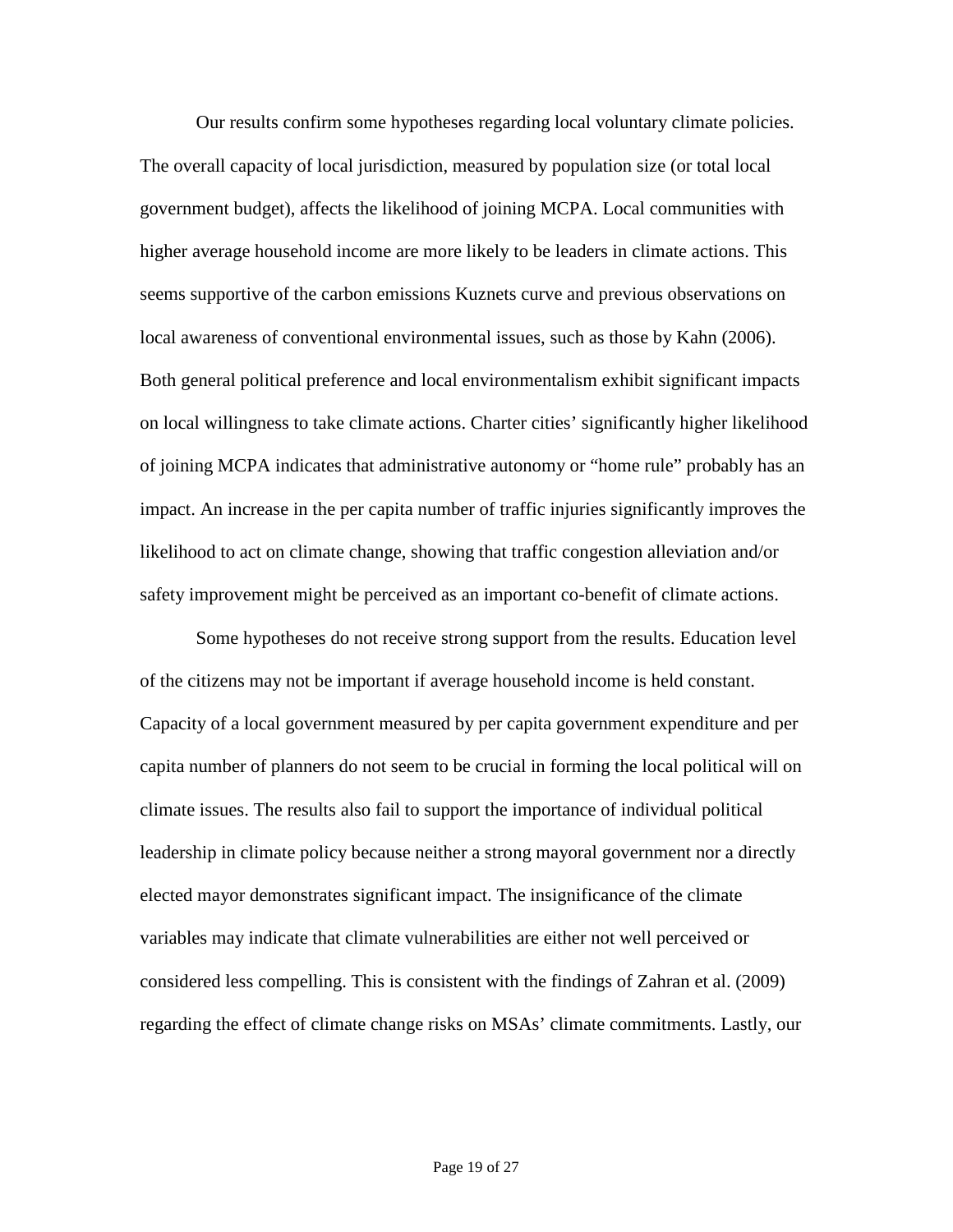result clearly rejects the hypothesis of positive peer influence among cities. In fact, they even indicate the existence of political opportunism.

One could argue that political commitments by the mayors sometimes do not translate into meaningful actions and may be largely irrelevant. Indeed, it would be ideal to analyze substantial climate actions instead of just political commitments if reliable data were available. However, political commitments by a mayor and his/her council are usually backed by a significant number of constituents. In addition, they are often important political strategies necessary to catalyze a series of local climate actions. The experience of cities' participation in the Mayors' Climate Protection Agreement in California suggests that the leaders and the laggards do differ in multiple aspects, including the characteristics of local communities and how they are governed.

Understanding what truly drives the voluntary actions at the local level may help federal and state policy makers design policies that are more compatible with local incentives and more cost-effective to implement. This study can thus be improved by addressing the endogenous variable problem, enabling us to address questions such as, "Does the fact that larger cities are more likely to take climate actions reflect unmeasured selection or economies of scale?" Although difficult, more data should be collected to illuminate the effects of personal traits of local political leaders, perceived local climate vulnerability and local interest groups. In further studies, it is essential in the next step to analyze substantial climate actions taken by cities to see why some have been able to move beyond political rhetoric to substantial actions. Finally, important policy implications can be gleaned by exploring the potential effects of more aggressive federal policies on local governments' climate actions.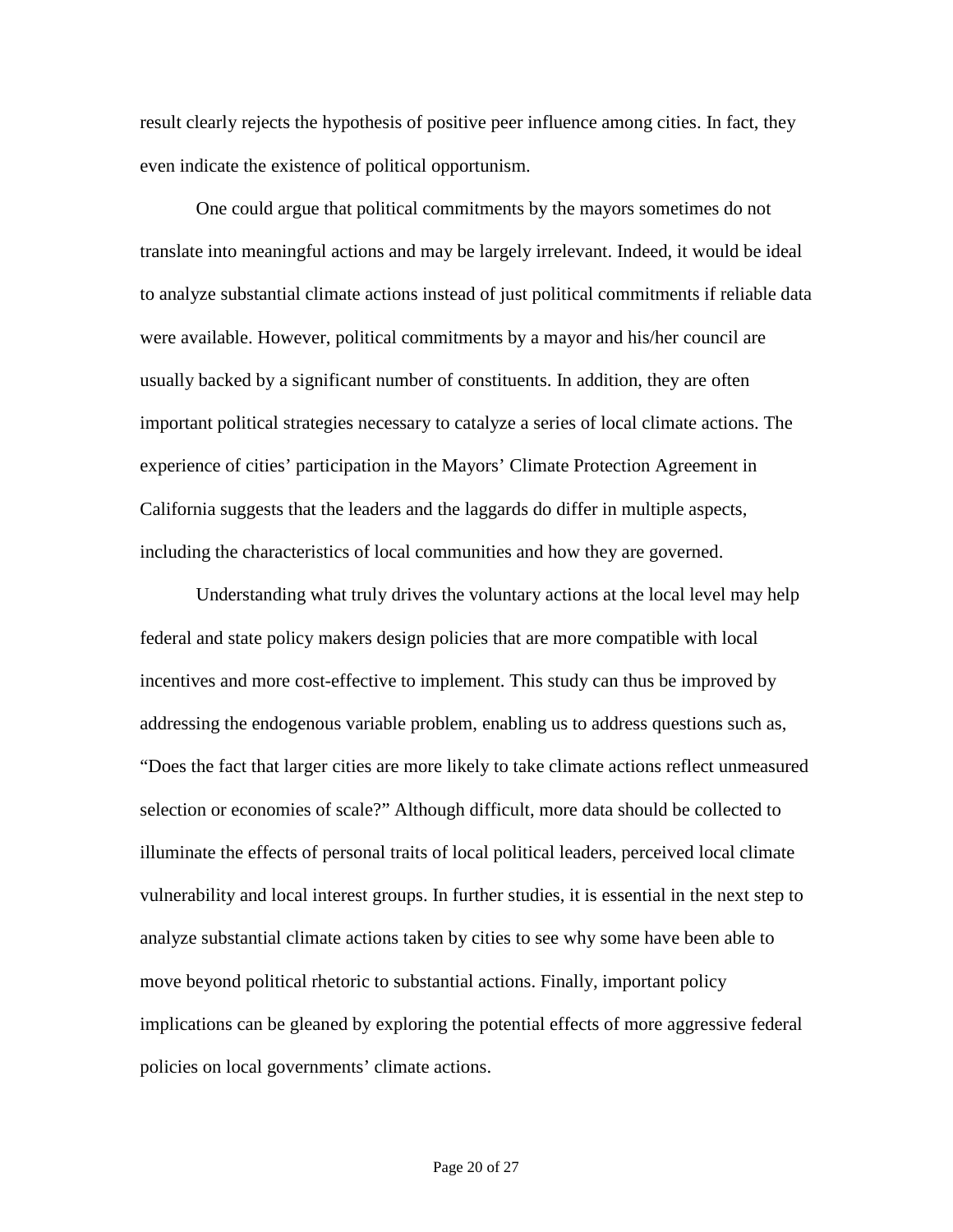## **Notes**

1. Data are taken from the U.S. Conference of Mayors Climate Protection Center [\(http://www.usmayors.org/climateprotection/revised/\)](http://www.usmayors.org/climateprotection/revised/), retrieved on August 21, 2009.

2. We strategically chose the "right censoring" date to avoid possible impacts on cities' primary motives given the change of national environmental politics following the 2008 presidential election.

3. The author thanks Professor Matthew E. Kahn for sharing California cities' income and education data.

4. The number of fatalities, perhaps surprisingly, is uncorrelated with the number of injuries. This may indicate that the number of injuries better reflects congestion levels. Traffic fatalities more strongly reflect high driving speeds, which are negatively correlated with congestion level.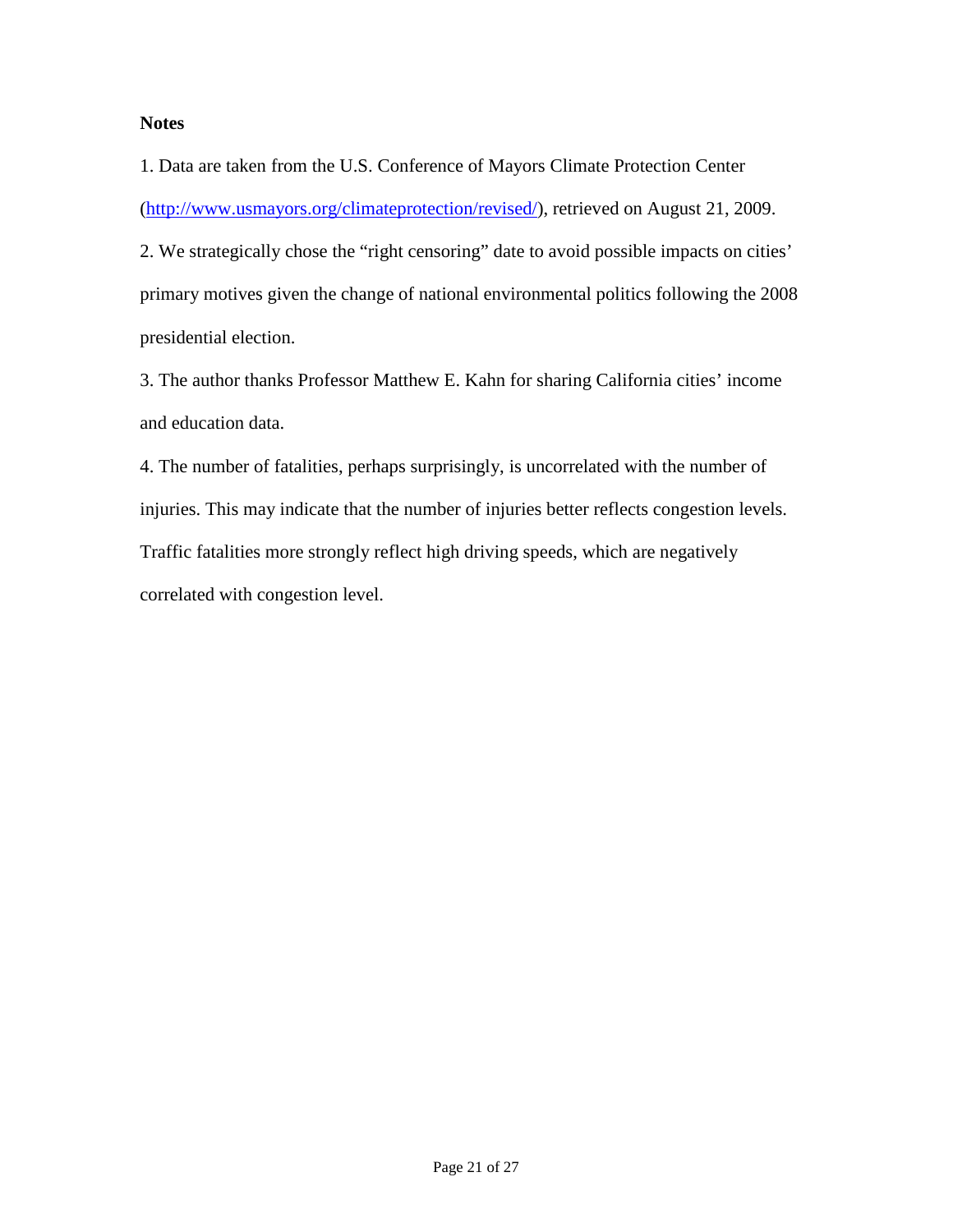## **References**

- Betsill, M. M. (2001). Mitigating climate change in US cities: Opportunities and obstacles. *Local Environment, 6*(4), 393-406.
- Betsill, M. M., & Bulkeley, H. (2006). Cities and the multilevel governance of global climate change. *Global Governance, 12*, 141-59.

Breslow, N. (1974). Covariance analysis of censored survival data. *Biometrics*, *30*, 89.

Climate Action Team. (2006). *Report to Governor Schwarzenegger and the Legislature.*  California Environmental Protection Agency, Sacramento, California.

Cox, D. R. (1975). Partial likelihood. *Biometrika, 62,* 269.

- Dietz, T., & Stern, P. C. (Eds) (2002). *New Tools for Environmental Protection: Education, Information, and Voluntary Measures.* Committee on the Human Dimensions of Global Change, National Research Council.
- Downs, A. (1972). Up and down with ecology: the "issue-attention cycle". *The Public Interest*, *28,* 38-50.
- Engel, K. H., & Orbach, B. Y. (2008). Micro-motives for state and local climate change initiatives. *Harvard Law & Policy Review, 2,* 119-137.
- Glaeser, E. L., & Kahn, M. E. (2008). *The Greenness of Cities.* Rappaport Institute/Taubman Center Policy Briefs, Harvard Kennedy School.
- Jaffe, A. B., & Stavins, R. N. (1994). Energy efficiency: What does it mean? *Energy Policy*, *22* (10), 804-810.
- Kahn, M. E. (2006). *Green Cities: Urban Growth and the Environment*. Washington, DC: Brookings.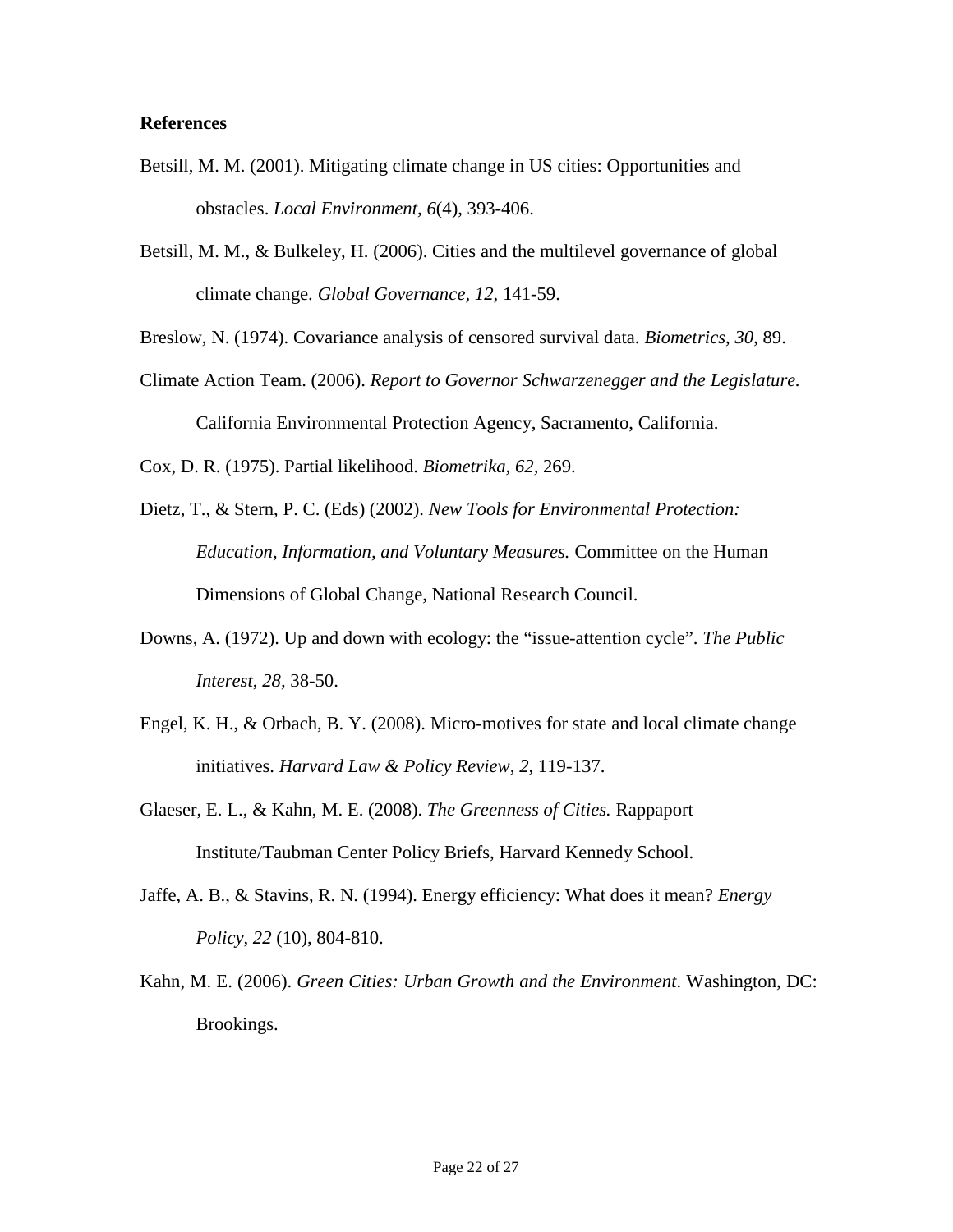- Kahn, M. E. (2007). Do greens drive Hummers or hybrids? Environmental ideology as a determinant of consumer choice. *Journal of Environmental Economics and Management, 54* (2), 129-145.
- Kotchen, M.J., & Moore, M. R. (2007). Private provision of environmental public goods: Household participation in green-electricity programs. *Journal of Environmental Economics Management, 53*(January), 1–16.
- Kotchen, M.J., & Moore, M. R. (2008). Conservation: From voluntary restraint to a voluntary price premium. *Environmental and Resource Economics, 40*(2), 195- 215.
- Kousky, C., & Schneider, S. H. (2003). Global climate policy: Will cities lead the way? *Climate Policy, 3,* 359-372.
- Levine, M. D., Koomey, J. G., McMahon, J. E., Sanstad, A. H., & Hirst, E. (1995). Energy efficiency policy and market failures. *Annual Review of Energy and the Environment, 20,* 535-55.
- Lutsey, N. & Sperling, D. (2008). America's bottom-up climate change mitigation policy. *Energy Policy, 36,* 673-85.
- Organization for Economic Cooperation and Development (OECD). (1999). *Voluntary Approaches for Environmental Policy: An Assessment.* Paris: OECD Environment Directorate.
- Organization for Economic Cooperation and Development (OECD). (2003). *Voluntary Approaches for Environmental Policy: Effectiveness, Efficiency and Usage in Policy Mixes.* Paris: OECD Environment Directorate.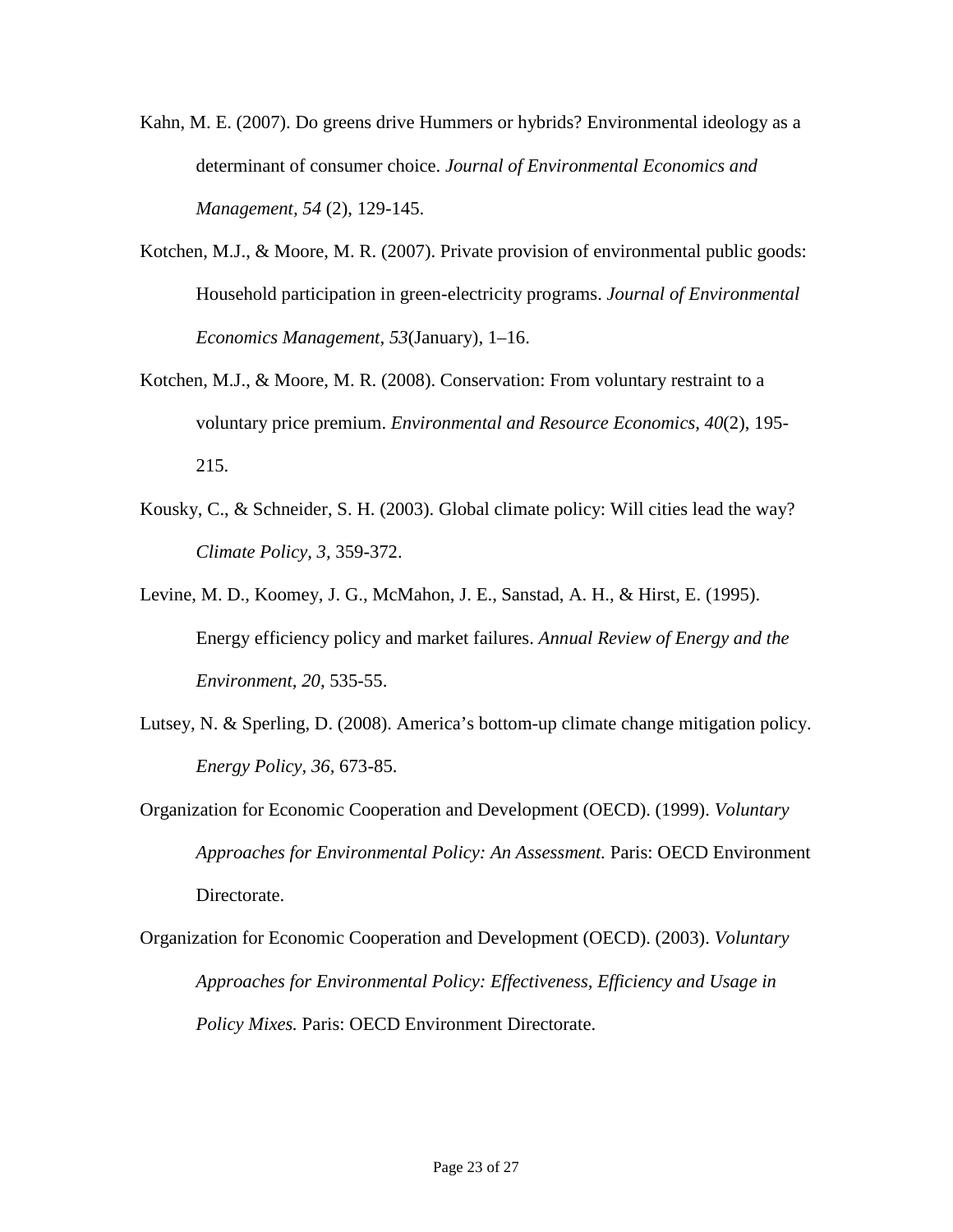- Portney, K. E. (2003). *Taking Sustainable Cities Seriously: Economic Development, the Environment, and Quality of Life in American Cities.* Cambridge: MIT Press.
- Rege, M., & Telle, K. (2004). The impact of social approval and framing on cooperation in public good situations. *Journal of Environmental Economics and Management*, *88,* 1625–1644.
- Roberts, D. (2008). Thinking globally, acting locally: Institutionalizing climate change at the local government level in Durban, South Africa. *Environment and Urbanization*, *20,* 536.
- Zahran, S., Grover, H., Brody, S. D., & Vedlitz, A. (2008). Risk, stress, and capacity: explaining metropolitan commitment to climate protection. *Urban Affairs Review, 43*(4), 447-474.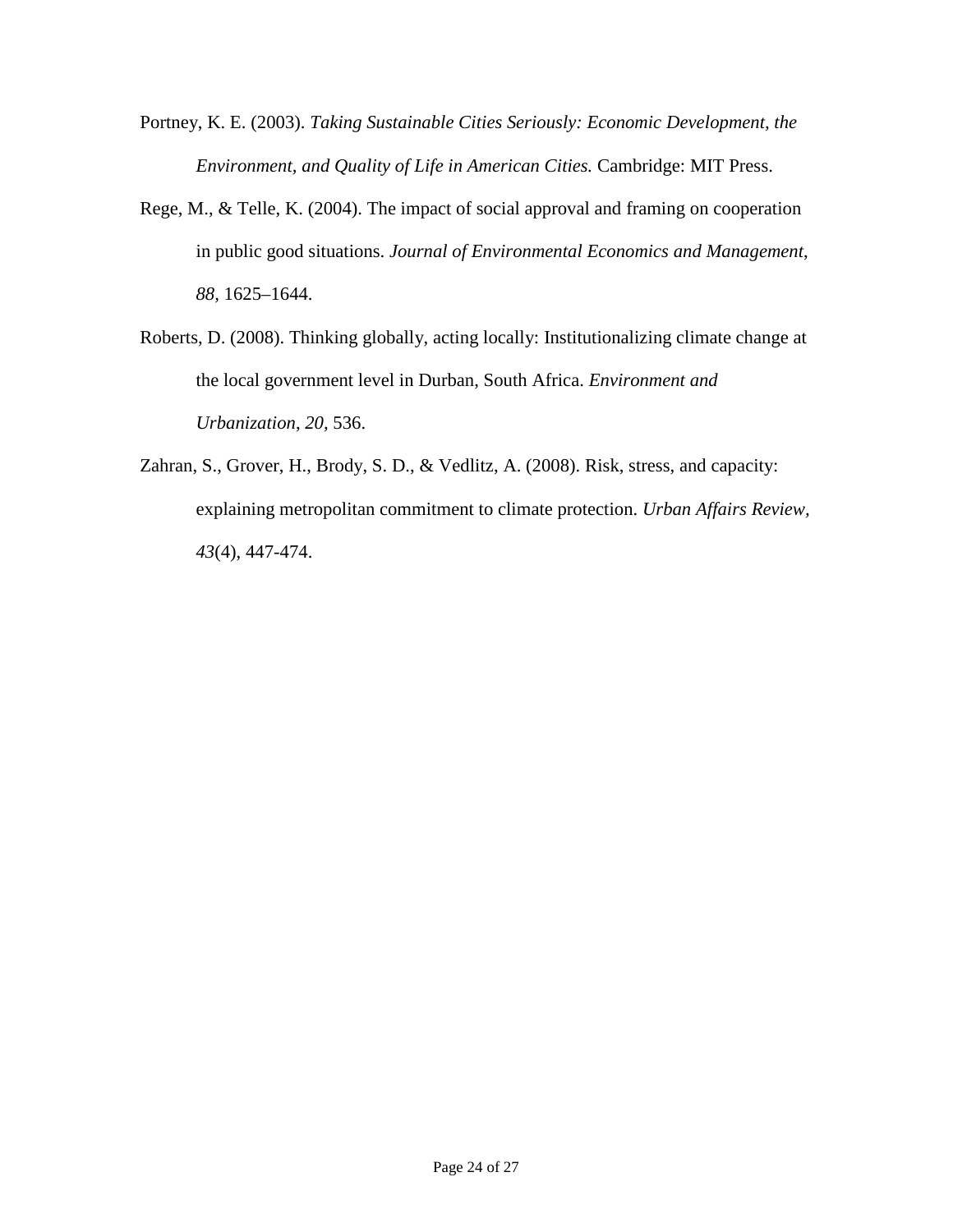| Data                                                       | Source                      |  |  |  |  |  |
|------------------------------------------------------------|-----------------------------|--|--|--|--|--|
| Socio-Demographics                                         |                             |  |  |  |  |  |
| Population in 2005 (thousands)                             | Municipal Year Book 2005    |  |  |  |  |  |
|                                                            | and U.S. Census             |  |  |  |  |  |
| Percentage of Hispanic population in 2000                  | U.S. Census                 |  |  |  |  |  |
| Percentage of black population in 2000                     | U.S. Census                 |  |  |  |  |  |
| Percentage of Asian American in 2000                       | U.S. Census                 |  |  |  |  |  |
| Average household income (in 2000 \$)                      | U.S. Census                 |  |  |  |  |  |
| Percentage of BA graduates in 2000                         | U.S. Census                 |  |  |  |  |  |
| Political preference and environmentalism                  |                             |  |  |  |  |  |
| Percentage of registered Democratic voters in Oct. 2008    | California Secretary of     |  |  |  |  |  |
| election                                                   | <b>State</b>                |  |  |  |  |  |
| Percentage of registered Green Party voters in Oct. 2008   | California Secretary of     |  |  |  |  |  |
| election                                                   | <b>State</b>                |  |  |  |  |  |
| Dummy indicating existence of a local league of the        | California League of        |  |  |  |  |  |
| California League of Conservation Voters in a city (yes=1, | <b>Conservation Voters</b>  |  |  |  |  |  |
| $no=0$                                                     |                             |  |  |  |  |  |
| Government capacity                                        |                             |  |  |  |  |  |
| Number of planners (per thousand persons)                  | Governor's Office of        |  |  |  |  |  |
|                                                            | Planning and Research,      |  |  |  |  |  |
|                                                            | California                  |  |  |  |  |  |
| Per capita total government expenditure in 2000 (dollars)  | County and City Data        |  |  |  |  |  |
|                                                            | Books, the University of    |  |  |  |  |  |
|                                                            | Virginia Library            |  |  |  |  |  |
| Government structure                                       |                             |  |  |  |  |  |
| Charter city dummy (yes=1, no=0)                           | League of California Cities |  |  |  |  |  |
| Strong mayor dummy (yes= $1$ , no= $0$ )                   | Municipal Year Book 2008    |  |  |  |  |  |
| Directly elected mayor dummy as of Jun 2007 (yes=1,        | League of California Cities |  |  |  |  |  |
| $no=0$                                                     |                             |  |  |  |  |  |
| Measures of potential co-benefits                          |                             |  |  |  |  |  |
| U.S. EPA Currently Designated Nonattainment Areas for      | U.S. EPA                    |  |  |  |  |  |
| All Criteria Pollutants (counties), as of Dec. 18, 2008.   |                             |  |  |  |  |  |
| (attainment or marginal=0, nonattainment or serious=1)     |                             |  |  |  |  |  |
| Total traffic injuries per thousand people, 2007           | California Highway Patrol   |  |  |  |  |  |
| Local climate                                              |                             |  |  |  |  |  |
| Average annual precipitation (inches) from 1971-2000       | County and City Data        |  |  |  |  |  |
|                                                            | Books, the University of    |  |  |  |  |  |
|                                                            | Virginia Library            |  |  |  |  |  |
| Average cooling degree-days from 1971-2000                 | County and City Data        |  |  |  |  |  |
|                                                            | Books, the University of    |  |  |  |  |  |
|                                                            | Virginia Library            |  |  |  |  |  |

Table 1: Definition and source of cities' characteristics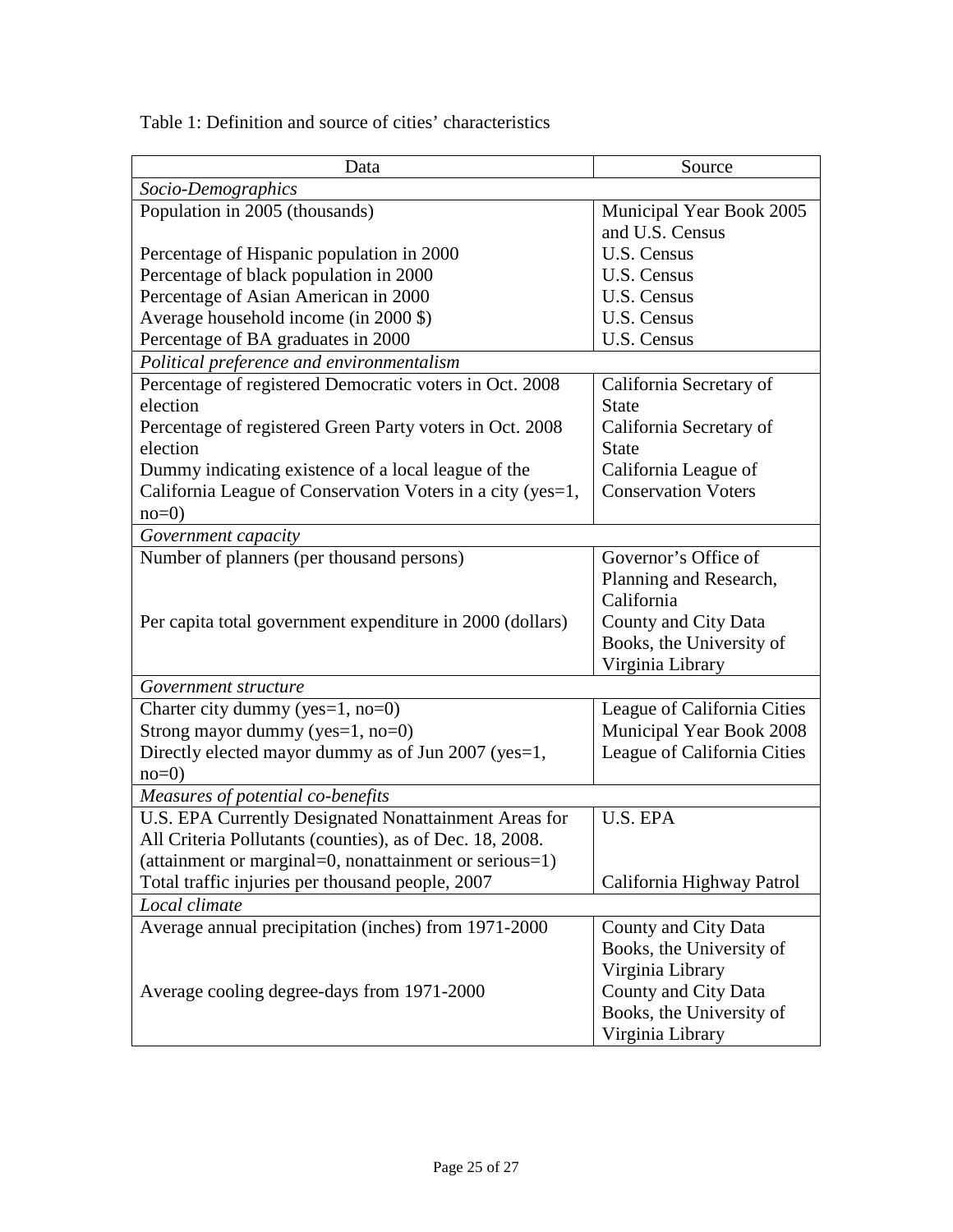| Variables                 | Model 1     | Model 2      | Model 3     | Model 4     | Model 5     |
|---------------------------|-------------|--------------|-------------|-------------|-------------|
| population                | 1.003261*   | 1.003364**   | 1.003203**  | 1.003208**  | 1.003699**  |
|                           | (0.054)     | (0.041)      | (0.038)     | (0.032)     | (0.024)     |
| (population) <sup>2</sup> | 0.9999995*  | 0.9999994**  | 0.9999995** | 0.9999995** | 0.9999994** |
|                           | (0.08)      | (0.047)      | (0.039)     | (0.039)     | (0.02)      |
| income                    |             |              | 1.000022*** | 1.000026*** | 1.000019**  |
|                           |             |              | (0.002)     | (0.001)     | (0.013)     |
| pct. college              | 1.020159*   | 1.030509**   | 1.004568    | 0.9802583   | 1.006246    |
| grad                      | (0.071)     | (0.012)      | (0.768)     | (0.246)     | (0.688)     |
| pct. Democrat             |             | 1.035775**   | 1.038263**  | 1.056953*** | 1.033086*   |
|                           |             | (0.026)      | (0.019)     | (0.006)     | (0.07)      |
| pct. Green                | 1.953259**  | 1.350509     | 1.91064*    | 1.760096    | 1.560368    |
|                           | (0.042)     | (0.392)      | (0.073)     | (0.124)     | (0.173)     |
| per cap gov't             | 1.000307    | 1.000193     | 1.000074    | 0.9999623   | 1.00008     |
| expenditure               | (0.172)     | (0.32)       | (0.707)     | (0.853)     | (0.693)     |
| per cap no. of            | 1.192522    | 1.298821     | 1.436643    | 1.697857*   | 1.418389    |
| planners                  | (0.568)     | (0.322)      | (0.122)     | (0.062)     | (0.132)     |
| charter city              | 2.083095*** | 2.212598***  | 2.378397*** | 2.497109**  | 2.250066**  |
|                           | (0.01)      | (0.008)      | (0.009)     | (0.011)     | (0.013)     |
| strong mayor              | 0.1196552   | 0.1637117    | 0.230828    | 0.2790807   | 0.1975593   |
|                           | (0.265)     | (0.301)      | (0.39)      | (0.437)     | (0.362)     |
| directly elected          | 1.310246    | 1.392227     | 1.60546     | 1.646525    | 1.509553    |
| mayor                     | (0.475)     | (0.391)      | (0.241)     | (0.198)     | (0.33)      |
| air quality non-          | 2.171009*   | 2.002178*    | 1.602376    | 1.456421    | 1.297692    |
| attainment                | (0.091)     | (0.096)      | (0.259)     | (0.36)      | (0.544)     |
| per cap. no. of           | 1.080804**  | 1.090894 *** | 1.068132*   | 1.064589*   | 1.071409*   |
| traffic injuries          | (0.014)     | (0.006)      | (0.087)     | (0.079)     | (0.059)     |
| pct. peer cities          | 0.9861128   | 0.9832421*   | 0.9810453*  | 0.9786026** | 0.9819463*  |
| signed                    | (0.124)     | (0.084)      | (0.058)     | (0.048)     | (0.07)      |
| pct. Hispanic             |             |              |             | 0.9777983   |             |
|                           |             |              |             | (0.107)     |             |
| pct. black                |             |              |             | 0.9810766   |             |
|                           |             |              |             | (0.292)     |             |
| pct. Asian                |             |              |             | 1.014922    |             |
|                           |             |              |             | (0.27)      |             |
| avg.                      |             |              |             |             | 1.027977    |
| precipitation             |             |              |             |             | (0.205)     |
| avg. cooling              |             |              |             |             | 0.9996685   |
| degree days               |             |              |             |             | (0.342)     |

Table 2: Hazard ratio coefficients from survival analyses *<sup>a</sup>*

*a. P>|z| in parentheses; \*\*\*, \*\* and \* represent significance at levels of 1%, 5 % and 10%, respectively.*